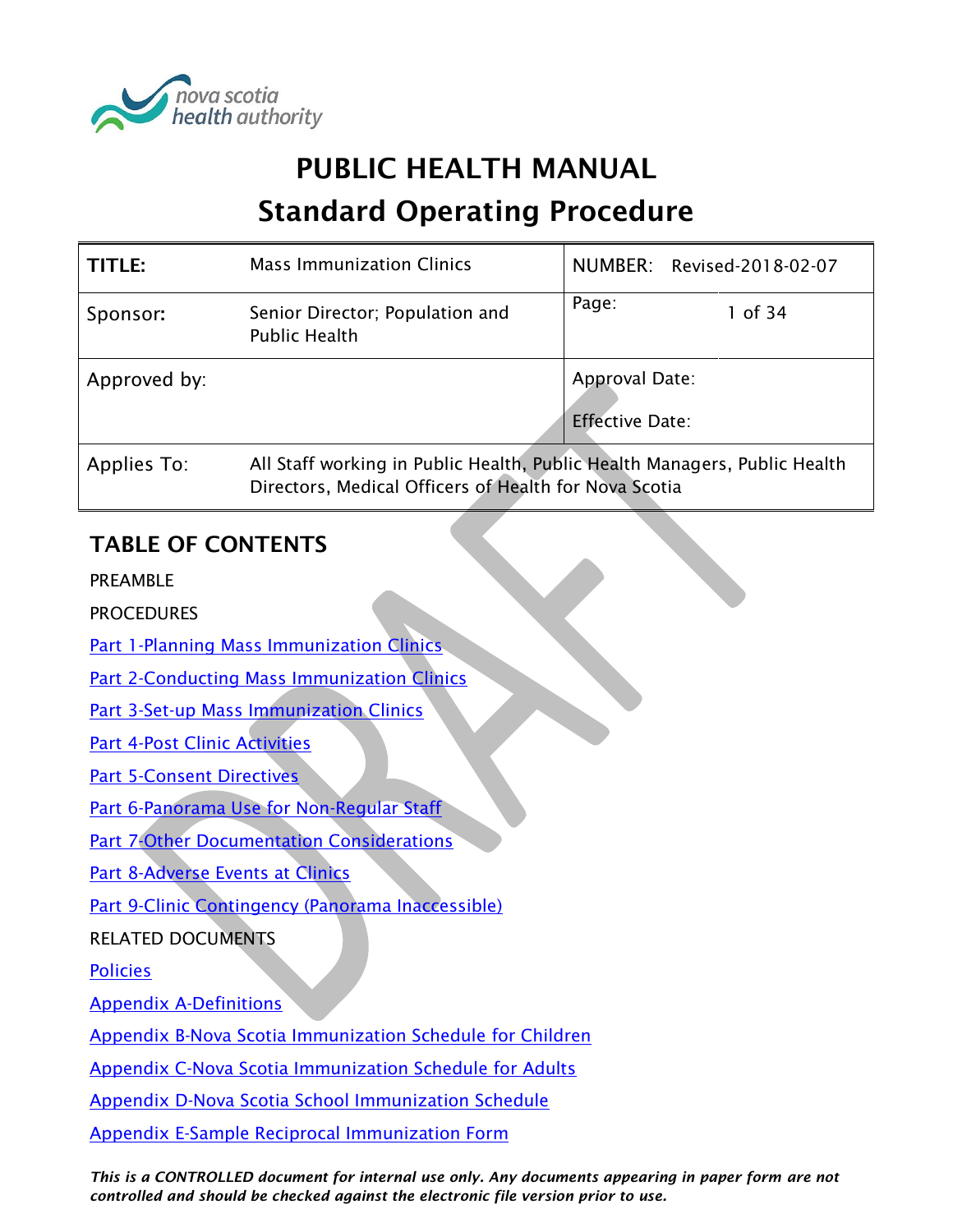[Appendix F-Vaccine Order Request Form: High Risk or Special Order](#page-27-0)

[Appendix G-Vaccine Usage Form](#page-28-0)

[Appendix H-SIMS Reporting Faints: A Step-By-Step How-To Guide](#page-29-0)

# PREAMBLE

Effective immunization programs are essential to the prevention and control of many infectious diseases (Public Health Agency of Canada, 2016). The Nova Scotia publicly funded immunization program offers immunization to targeted groups as part of routine and high risk situations. Public Health Staff will determine vaccine eligibility as per the Department of Health and Wellness Publicly Funded Vaccine/Immunoglobulin Eligibility Policy. [https://novascotia.ca/dhw/CDPC/documents/150706\\_Vaccine\\_Immunoglobin\\_eligibility\\_fin](https://novascotia.ca/dhw/CDPC/documents/150706_Vaccine_Immunoglobin_eligibility_final.pdf) [al.pdf](https://novascotia.ca/dhw/CDPC/documents/150706_Vaccine_Immunoglobin_eligibility_final.pdf)

The purpose of this Standard Operating Procedure (SOP) is to outline the planning, implementation and follow-up clinic processes for immunizers and other Staff working in a Public Health mass immunization clinic. Panorama software will be used to document pre, during and post clinic activities as outlined in this SOP.

# STANDARD OPERATING PROCEDURE

# <span id="page-1-0"></span>PART 1-PLANNING MASS IMMUNIZATION CLINICS

# Role of the Clinic Lead

- Identify the target group(s) based on trigger (i.e. flu; epidemic/pandemic; Notifiable Disease or Condition outbreak; other) and as per applicable provincial schedule(s) and eligibility criteria *[hyperlink to applicable Appendices]* and *[eligibility criteria]*
- Select the date(s) and location for the clinic in collaboration with community stakeholders as required (i.e. post-secondary institutions, daycares, etc.).
- Assess the staff and supply needs as per zone requirements based on expected number of clients to be immunized, distance to be travelled, resources available and existing zone protocols.
- Recruit staff as per established zone process.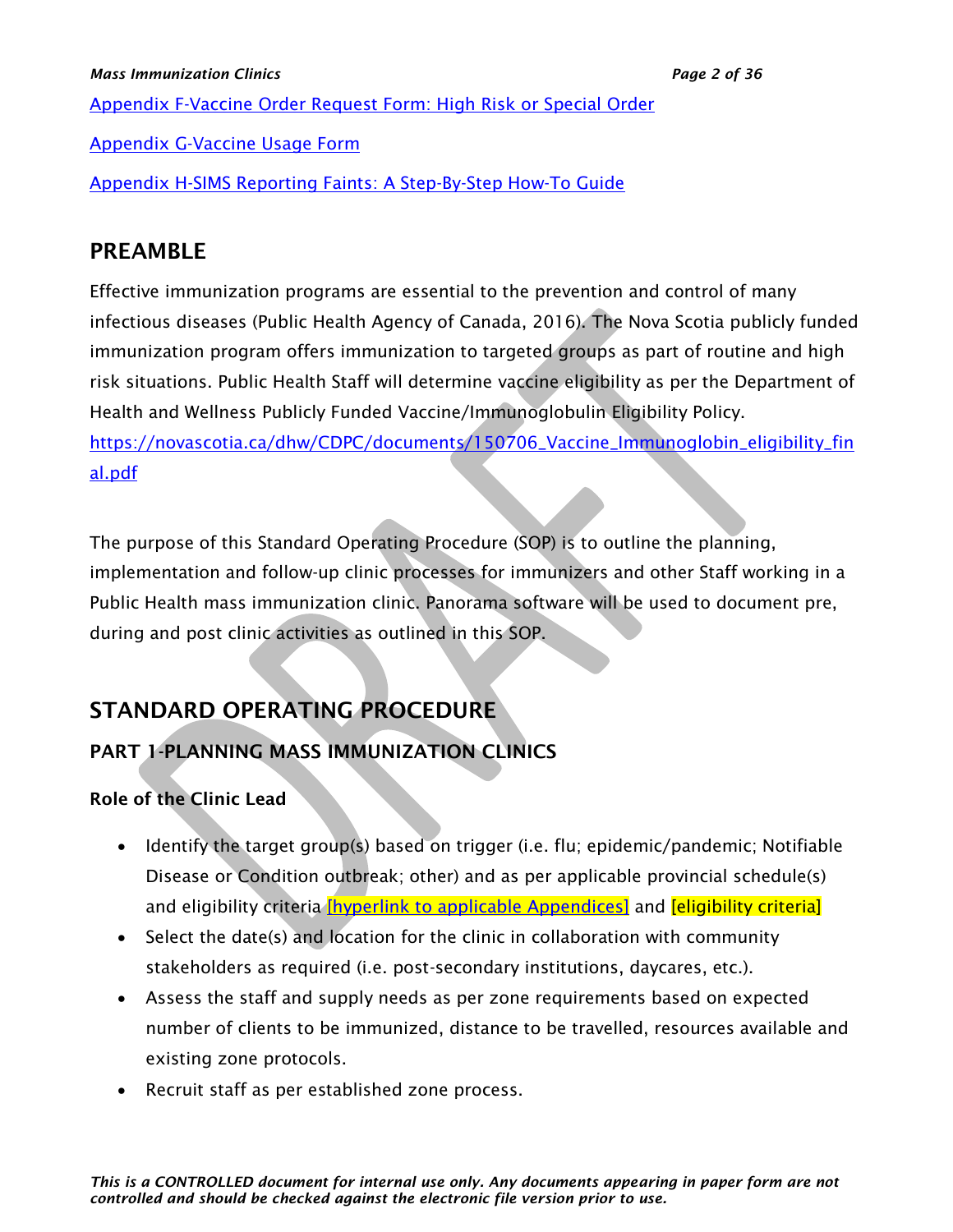#### *Mass Immunization Clinics Page 3 of 36*

- Ensure verification of the inventory on hand in the zone. Sufficient quantity may be considered as the target number of expected clients plus 10% surplus in case of additional clients, wastage, or other unforeseen circumstances on clinic day.
	- $\circ$  If sufficient quantity is on hand, the planning stage is complete.

# Role of the Zone Bio-Coordinator

- $\circ$  If an insufficient quantity is on hand, the Zone Bio-Coordinator secures stock.
	- When possible this will occur a minimum of one week prior to the scheduled clinic or with as much notice as possible the provincial Bio-Depot.

# Role of the Nurse Immunizer

- Immunizers will confirm their availability with the Clinic Lead as soon as possible if recruitment for a clinic is requested.
- All immunizers must have current immunization competency and certification as outlined in the NSHA Immunization Policy *[hyperlink to new policy when approved]*, the NSHA SOP [hyperlink to new SOP once available] and the Nova Scotia Immunization Manual <http://novascotia.ca/dhw/cdpc/documents/Immunization-Manual.pdf>

# <span id="page-2-0"></span>PART 2-SET UP MASS IMMUNIZATION CLINICS

- Each clinic lead, nurse immunizer and admin/data entry clerk who are attending mass immunization clinics will be required to go equipped with a dedicated laptop device for use of Panorama onsite.
	- $\circ$  Devices may not be shared as each user will need access to their own account.
	- $\circ$  For those Staff who have not been assigned a regular laptop for day to day use (i.e. temporary/casual positions) the zones will have a process in place to ensure availability of a device for use at the clinic.
- Timing for set-up of clinics is at the discretion of each zone based on resources.
	- o Event set-up should be completed in Panorama prior to the scheduled clinic.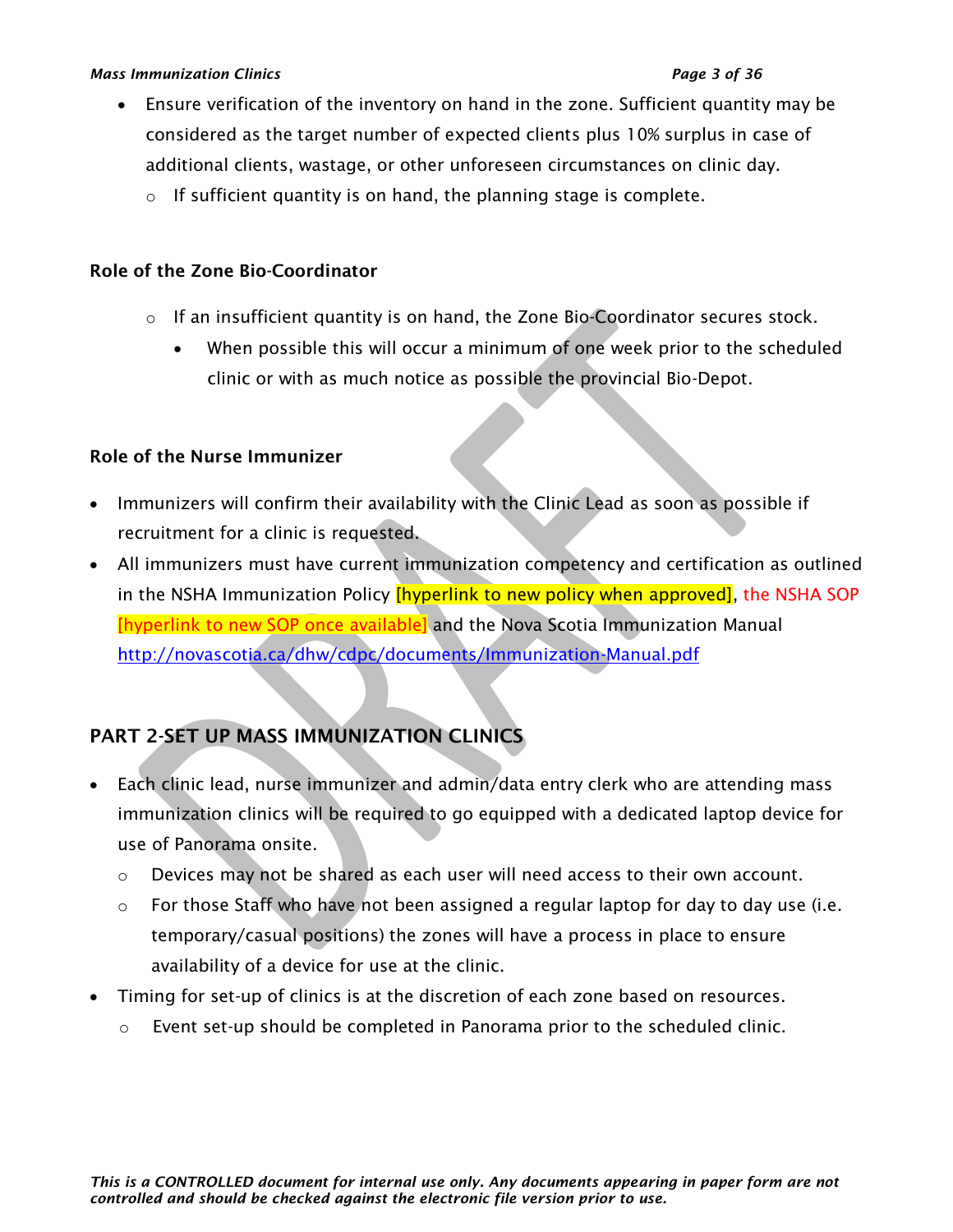#### *Mass Immunization Clinics Page 4 of 36*

#### Role of the Admin/Data Entry Clerk

- Search Panorama for the mass immunization event title. [\[User Guide\]](https://support.novascotia.ca/sites/default/files/docs/immunization-user-guides/PNS%20User%20Guide%20IMM%20202%20-%20Mass%20Immunization%20Events.pdf)
	- o If the event exists, update event information as required.
	- o If the event does not exist, create the immunization event.
		- **•** The naming convention used for mass immunization clinics is "**zone-venue**agent-date" (i.e. WZ-MiddletonRegional-MenB-YYYYMMDD)
- Lookup the Service Delivery Location (SDL.) [\[User Guide\]](https://support.novascotia.ca/sites/default/files/docs/immunization-user-guides/PNS%20User%20Guide%20IMM%20202%20-%20Mass%20Immunization%20Events.pdf)
	- o If the SDL exists, set the event to the SDL.
	- o If the SDL does not exist, submit a ticket to the online help desk to request support in setting up a new SDL.

<https://ictservices.nshealth.ca/assystnet/application/assystNET.jsp>

- Add the immunizing agents to the event. [\[User Guide\]](https://support.novascotia.ca/sites/default/files/docs/immunization-user-guides/PNS%20User%20Guide%20IMM%20202%20-%20Mass%20Immunization%20Events.pdf)
- If clients are identified prior to a clinic, search the client [\[User Guide\]](https://support.novascotia.ca/sites/default/files/docs/immunization-user-guides/PNS%20User%20Guide%20CLT%20101%20-%20Basic%20Client%20Records%20Management.pdf)
	- o If the client already exists in Panorama, review and update the profile. [\[User Guide\]](https://support.novascotia.ca/sites/default/files/docs/immunization-user-guides/PNS%20User%20Guide%20CLT%20101%20-%20Basic%20Client%20Records%20Management.pdf) If the client does not exist, create a new client profile. [\[User Guide\]](https://support.novascotia.ca/sites/default/files/docs/immunization-user-guides/PNS%20User%20Guide%20CLT%20102-%20Advanced%20Client%20Records%20Management.pdf)
		- In order to ensure the accuracy of data for reporting purposes and to minimize duplicate profile entries, it is extremely important that a careful and extensive client search is completed prior to creating a new profile.
			- Always search first using a Nova Scotia HCN as the only criteria
				- If no HCN, the first search may be done using an alternate client number from the drop down list.
			- If a HCN or other client number is unknown, not applicable, or the client is not found in a search using this criteria; clear the HCN field and search using the following criteria in any combination available:
				- Name (first and last); gender; date of birth
			- If still no results; search only the client first and last name using a wildcard symbol AND/OR a phonetic match
			- A minimum of three searches must be attempted prior to the creation of any new client profile.
			- $\circ$  If duplicate profiles are found for the same client, follow the process for reporting duplicates [\[hyperlink to Part 7-Other Documentation Considerations\]](#page-11-0)

# Role of the Clinic Lead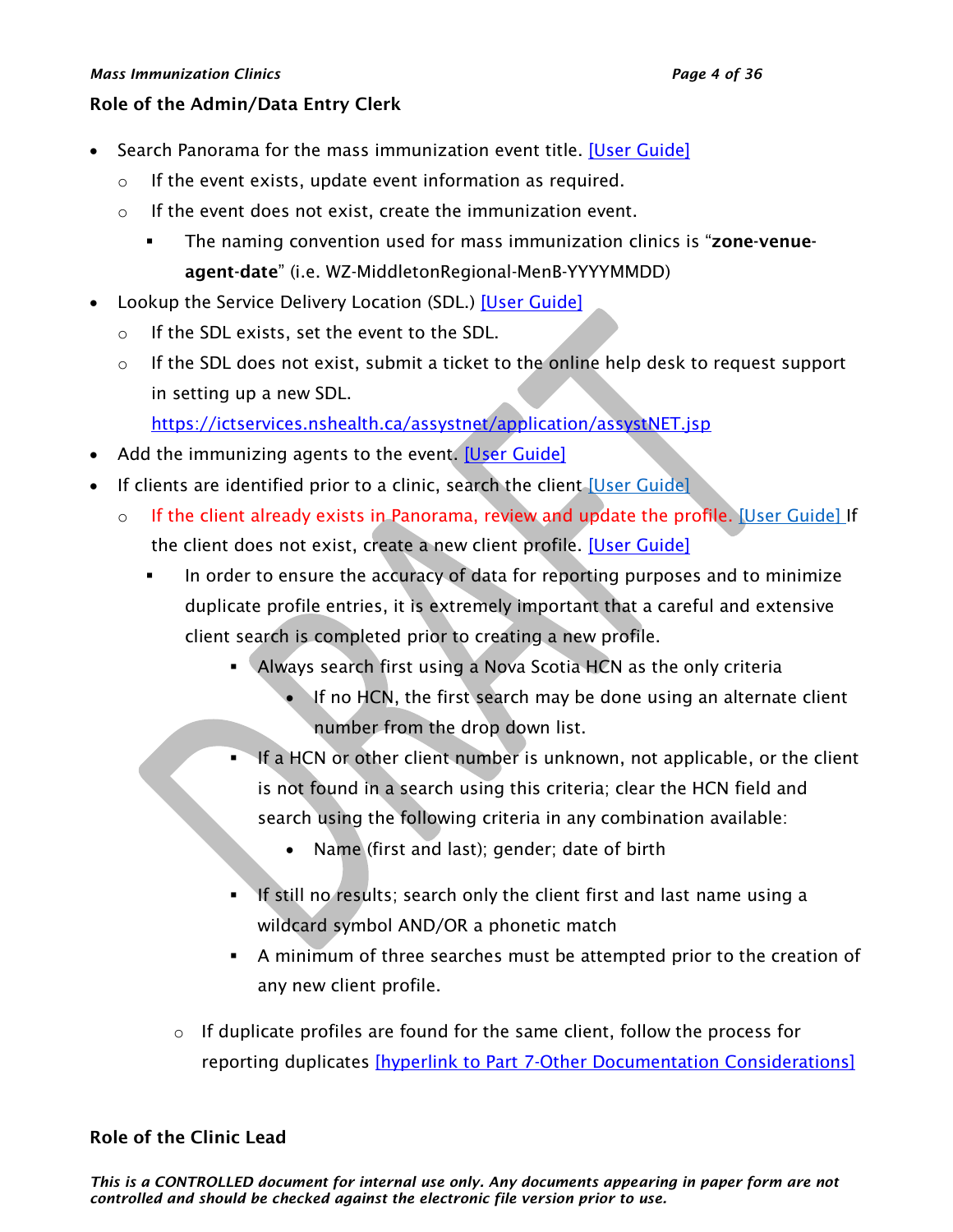#### *Mass Immunization Clinics Page 5 of 36*

- Add the provider (Nurse Immunizer) details to the event once availability for the clinic has been confirmed. [\[User Guide\]](https://support.novascotia.ca/sites/default/files/docs/immunization-user-guides/PNS%20User%20Guide%20IMM%20202%20-%20Mass%20Immunization%20Events.pdf)
	- $\circ$  All Nurse Immunizers must have an Active Directory in the electronic system including students, temporary and casual staff. hyperlink to Part 6-Panorama Use for [Non-Regular Staff\]](#page-7-0)

# Role of the Nurse Immunizer

- Nurse Immunizers will confirm they can access the Panorama immunization module prior to clinic day. Any issues with software/hardware access are to be identified with sufficient time for rectification prior to the scheduled clinic date and brought to the attention of the Clinic Lead or designate.
- Nurse Immunizers with Panorama access will be able to use the application in any zone within Nova Scotia should it be required.

# <span id="page-4-0"></span>PART 3-CONDUCTING MASS IMMUNIZATION CLINICS

# Role of the Clinic Lead (pre-clinic)

- If applicable, print the client worksheet for use at the clinic. [\[User Guide\]](https://support.novascotia.ca/sites/default/files/docs/immunization-user-guides/PNS%20User%20Guide%20IMM%20202%20-%20Mass%20Immunization%20Events.pdf)
- Determine the required quantities for each vaccine
- Identify lot numbers with earliest expiration date in operational Holding Point Location (HPL)
- Move quantities from the clinic fridge to the coolers.
- Complete hardcopy "Vaccine Usage Form" to indicate inventory taken from the clinic fridge. [\[hyperlink to Appendix G\]](#page-28-0)
- Set the auto-decrement to the clinic HPL. [\[User Guide\]](https://support.novascotia.ca/sites/default/files/docs/immunization-user-guides/PNS%20User%20Guide%20IMM%20202%20-%20Mass%20Immunization%20Events.pdf)
- Pack in coolers and transport to the clinic location according to protocols outlined in the Nova Scotia Immunization Manual.

<http://novascotia.ca/dhw/cdpc/documents/Immunization-Manual.pdf>

• Ensure all non-vaccine related supplies are packed and transported to the clinic location (includes any shared hardware required for Panorama use such as portable printers).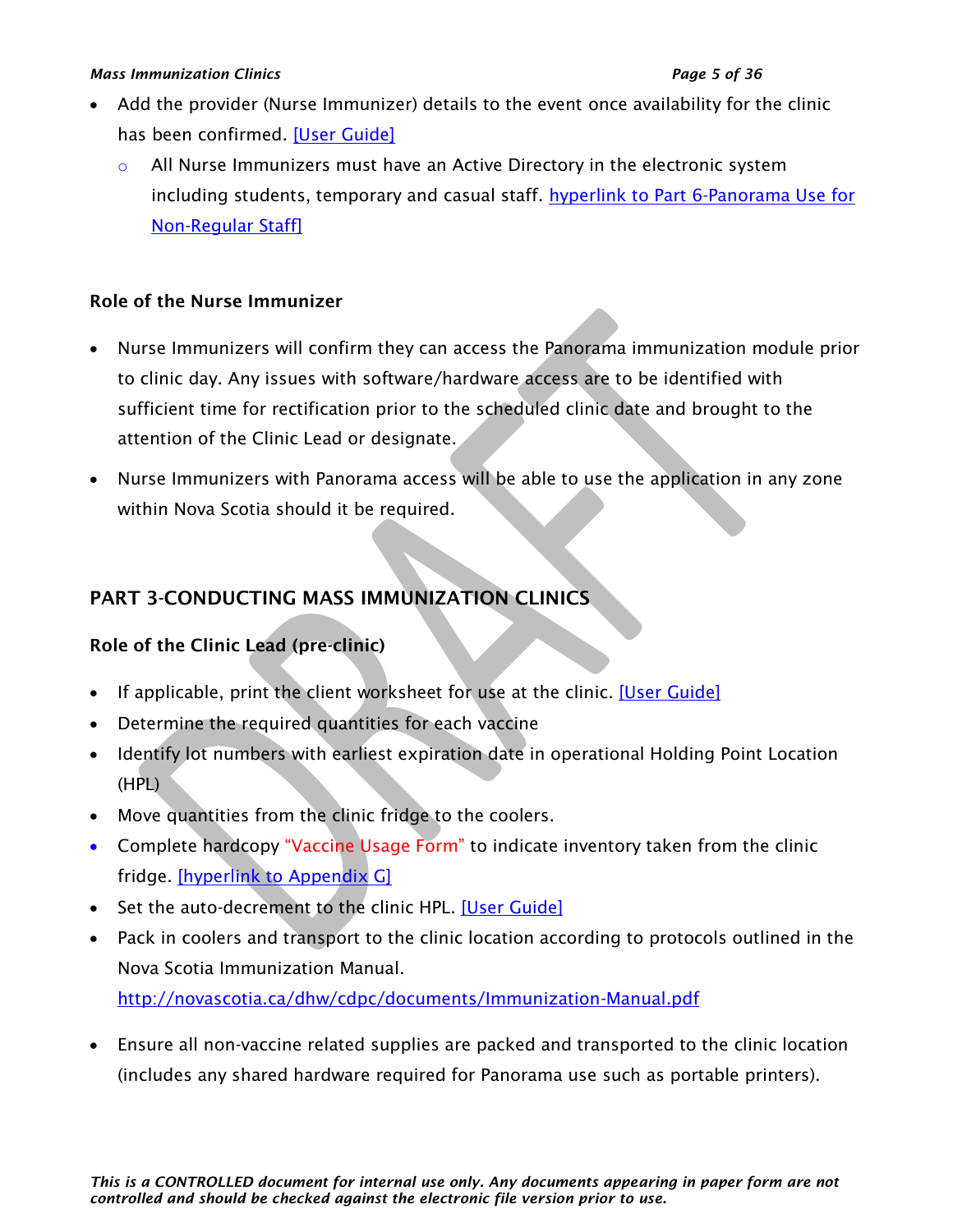#### *Mass Immunization Clinics Page 6 of 36*

### Role of the Admin/Data Entry Clerk

- Register the client. Where an admin/data entry clerk is not available at a clinic for registration, this process may be completed by a nurse.
	- $\circ$  Registration includes completion of the upper portion of a reciprocal form by the client. [\[hyperlink to Appendix E-Sample Reciprocal Immunization Form\]](#page-26-0)
		- For registration purposes, only the upper portion of client demographic information is required on the reciprocal form, except in the case of contingency planning where Panorama access is unavailable. **[hyperlink to Part 9-Clinic** [Contingency\]](#page-15-0)
- When a pre-populated worksheet is available for a clinic and a client is listed on the worksheet, review and update the client profile. [\[User Guide\]](https://support.novascotia.ca/sites/default/files/docs/immunization-user-guides/PNS%20User%20Guide%20IMM%20202%20-%20Mass%20Immunization%20Events.pdf).
- If the client is not already listed on the clinic worksheet, or when a worksheet is not available, search for the client in Panorama. [\[User Guide\]](https://support.novascotia.ca/sites/default/files/docs/immunization-user-guides/PNS%20User%20Guide%20IMM%20202%20-%20Mass%20Immunization%20Events.pdf)
	- o If a client profile exists, add client to event list [\[User Guide\]](https://support.novascotia.ca/sites/default/files/docs/immunization-user-guides/PNS%20User%20Guide%20IMM%20202%20-%20Mass%20Immunization%20Events.pdf)
		- **EXECT** Review and update client demographic information [Tips & Tricks updating client Information]

If a client profile does not exist, create a new profile using client demographic information. [\[User Guide\]](https://support.novascotia.ca/sites/default/files/docs/immunization-user-guides/PNS%20User%20Guide%20IMM%20101%20-%20Single%20Immunization.pdf)

- Refer to guidelines for searching prior to creating a new client profile *[hyperlink to*] SOP pg.4 guidelines]
- **EXECUTE:** Add the client to the event list [\[User Guide\]](https://support.novascotia.ca/sites/default/files/docs/immunization-user-guides/PNS%20User%20Guide%20IMM%20202%20-%20Mass%20Immunization%20Events.pdf)
- Review and update the profile *[hyperlink to user guide]*

# Role of the Nurse Immunizer

- Search the client in Panorama and review/update the profile. [\[User Guide\]](https://support.novascotia.ca/sites/default/files/docs/immunization-user-guides/PNS%20User%20Guide%20CLT%20102-%20Advanced%20Client%20Records%20Management.pdf)
	- o There is no expectation to update all sections of a client profile while at the clinic.
		- Only those sections relevant to the immunization being given that day must be entered (i.e. including but not limited to basic demographics, consent, allergies/contraindications/special considerations, previous known doses, etc.)
		- **.** If time allows and a nurse has additional historical, demographic, clinical or other information it can be added at the clinic. If no time but additional information has been received this must be entered on the client file once back at the office.
		- All documentation must be completed in a timely way as per Nova Scotia nursing college standards.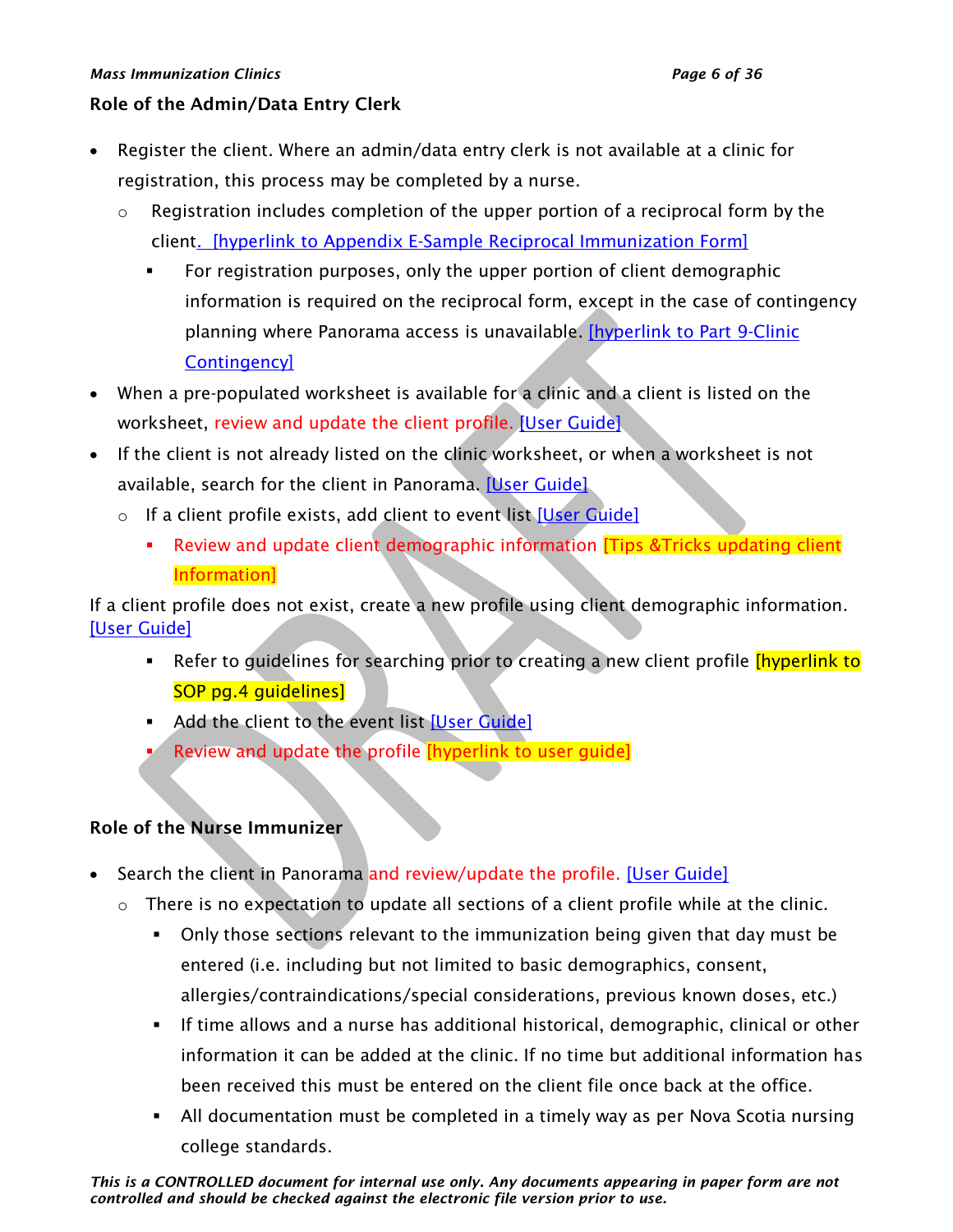#### *Mass Immunization Clinics Page 7 of 36*

- The nurse positively identifies the client by verifying two person-specific client identifiers as per NSHA policy CL-SR-025. **[hyperlink to policy]** 
	- o Confirm the client's full name, date of birth (together these are one identifier), and home address. Additional identifiers may be acceptable as per NSHA policy above.
- Obtain and record client consent for service. [\[User Guide\]a](https://support.novascotia.ca/sites/default/files/docs/immunization-user-guides/PNS%20User%20Guide%20IMM%20202%20-%20Mass%20Immunization%20Events.pdf)nd [Part 5-Consent Processing\]](#page-7-0)
- The Nurse Immunizer assesses the client to determine if immunization can proceed. If no contraindications exist, the immunization may proceed.
	- $\circ$  Immunize the client as per the NSHA immunization policy [Policies](#page-19-0) [hyperlink to Public Health policy MM-IM-001] and the Nova Scotia Immunization Manual. <http://novascotia.ca/dhw/cdpc/documents/Immunization-Manual.pdf>
	- o Record the immunization in Panorama. [\[User Guide\]](https://support.novascotia.ca/sites/default/files/docs/immunization-user-guides/PNS%20User%20Guide%20IMM%20202%20-%20Mass%20Immunization%20Events.pdf)
		- **•** Print the immunization record at the clinic using the shared portable printer [User] [Guide\]a](https://support.novascotia.ca/sites/default/files/docs/immunization-user-guides/PNS%20User%20Guide%20IMM%20104%20-%20Immunization%20Reports.pdf)nd provide a copy of full immunization record to the client regardless of which dose was given in a series.
			- The client should receive printed documentation after each dose is given.
		- **.** If an error in recording occurs, invalidate erroneous information and add correct information to the client record.
- If any vaccine doses were wasted during the clinic, advise the Clinic Lead for recording.
- Deferral at Clinics:
	- o Immunization Deferral occurs in cases where a client is expected to receive the immunization in future but could not receive it on the day of the scheduled clinic (i.e. they are sick, more information is required from the HCP, etc.).
	- o Refer to Part 7-Other documentation considerations [\[hyperlink to section\]](#page-11-0)

# Role of the Clinic Lead

• End the clinic once all eligible clients in attendance have received their immunization.

# <span id="page-6-0"></span>PART 4-POST CLINIC ACTIVITIES

# Role of the Clinic Lead

• Transport the remaining vaccine back to the Public Health Office (PHO) according to protocols outlined in the Nova Scotia Immunization Manual.

<http://novascotia.ca/dhw/cdpc/documents/immunization-manual.pdf>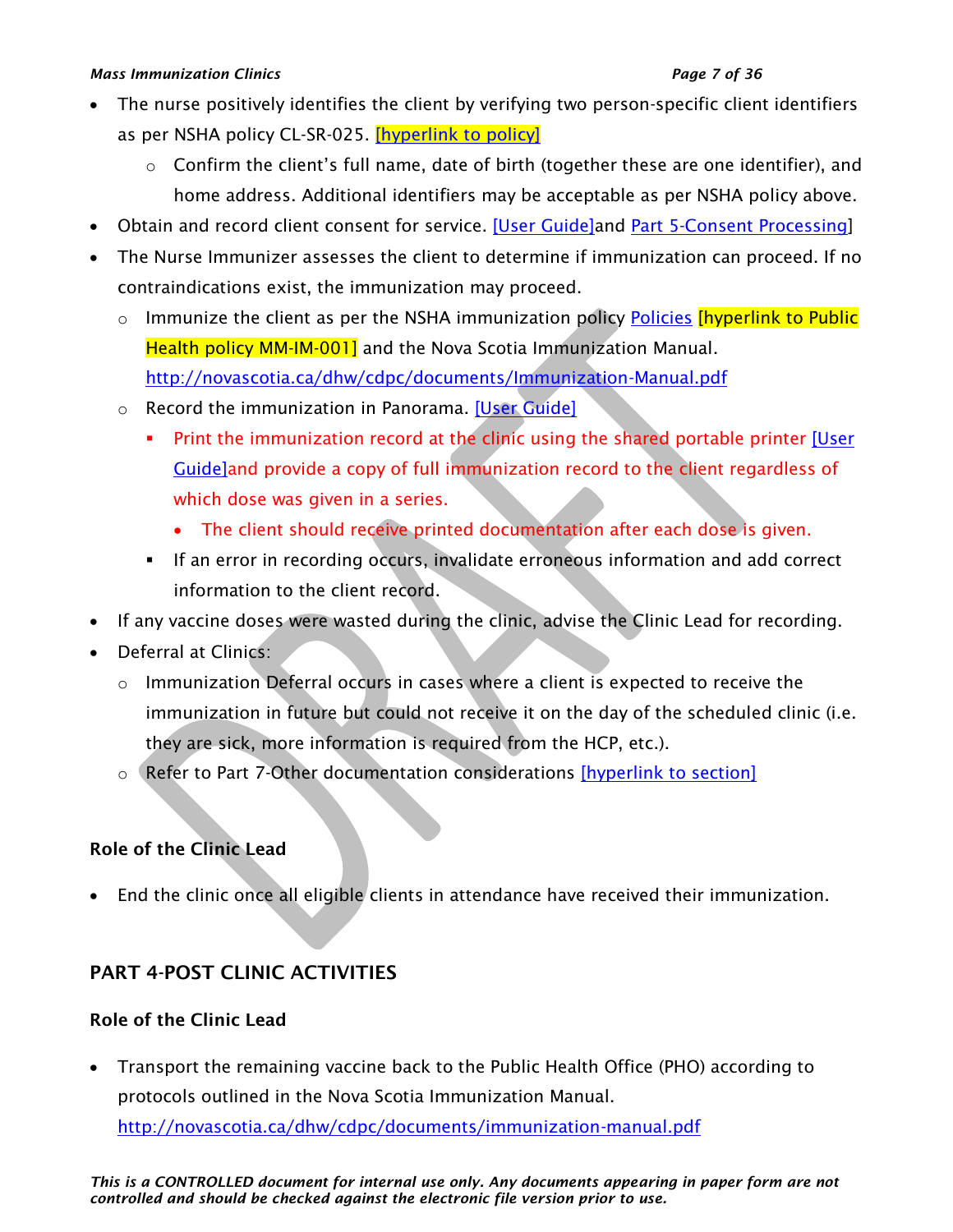#### *Mass Immunization Clinics Page 8 of 36*

- Return the remaining vaccine to the PHO refrigerator.
	- Record all doses used, wasted, and returned on the "Vaccine Usage Form" [hyperlink] [to Appendix G\]](#page-28-0) and forward to the form to the Zone Bio-Coordinator.

# Role of the Zone Bio-Coordinator

- Review the vaccine wastage on the vaccine usage form
	- o Enter vaccine wastage into Panorama.

# Role of the Clinic Lead

• Update the clinic event status to complete. [\[User Guide\]](https://support.novascotia.ca/sites/default/files/docs/immunization-user-guides/PNS%20User%20Guide%20IMM%20202%20-%20Mass%20Immunization%20Events.pdf)

# Role of the Nurse Immunizer

- Each Nurse Immunizer will enter any paper immunization records they completed from the clinic into Panorama. [\[User Guide\]](https://support.novascotia.ca/sites/default/files/docs/immunization-user-guides/PNS%20User%20Guide%20IMM%20202%20-%20Mass%20Immunization%20Events.pdf) This should occur under exceptional circumstances only and within the timeframe indicated for contingency data entry. [\[hyperlink to Part 9-Contingency Planning\]](#page-15-0)
	- o Depending on zone resources, where the Nurse Immunizer is not available to enter paper records into Panorama post-clinic, the clinic lead or admin/data entry clerk may enter records as a non-provider entry. These are never to be entered as historical records.

# <span id="page-7-0"></span>PART 5-CONSENT DIRECTIVES

There are two types of consent directive processes outlined in this SOP (1) Consent for Service and (2) Consent for Disclosure. It is expected that Nurse Immunizers are familiar with both types of directive processes.

# Process for Consent for Disclosure

• Consent for Disclosure related to Panorama must be granted and put into effect by the DHW Privacy and Access Office.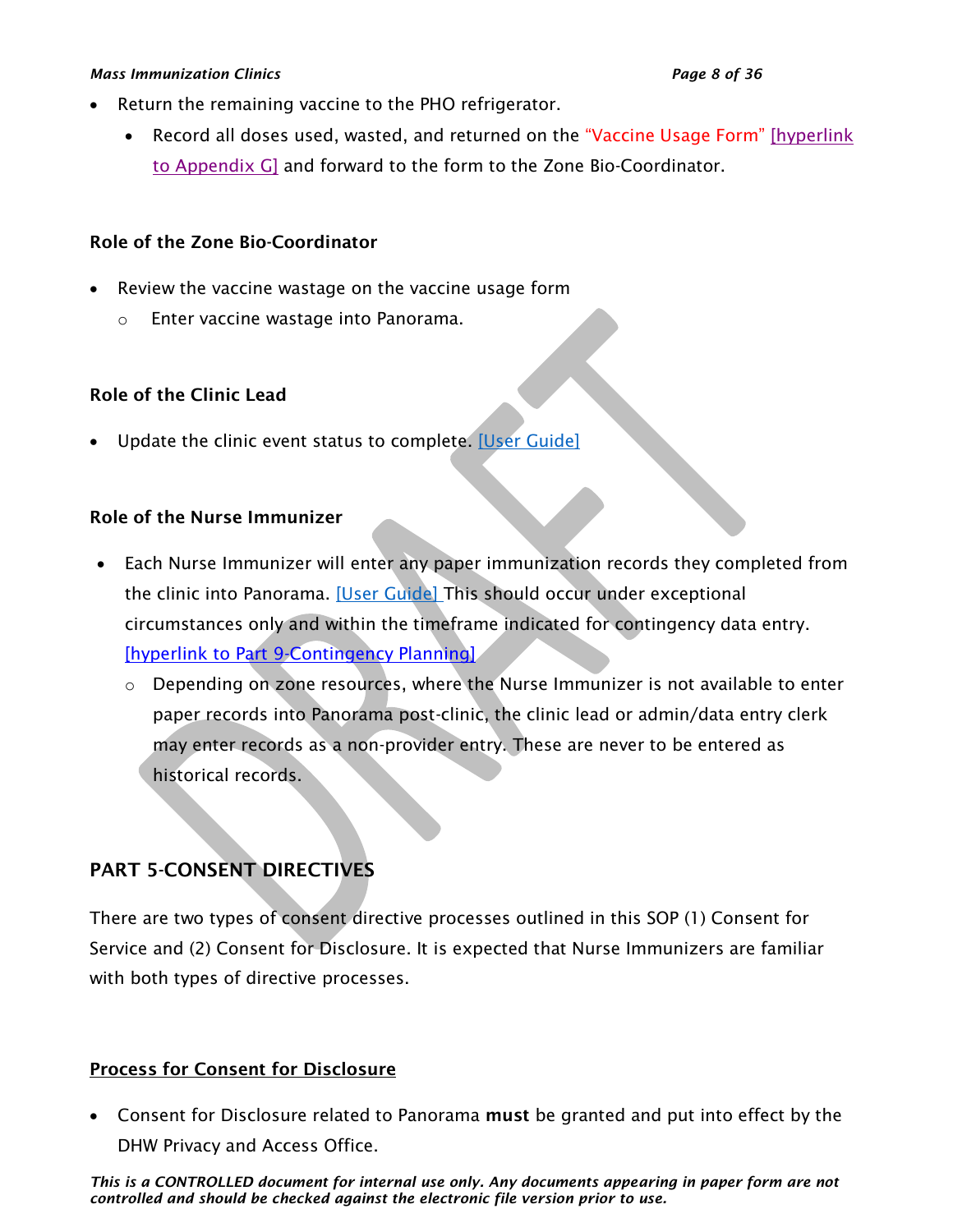#### *Mass Immunization Clinics Page 9 of 36*

- o Staff will advise clients who want to exercise this right to visit <https://novascotia.ca/dhw/phia/your-privacy.asp> for more information or consult the Privacy and Access Office at 1-855-640-4765 or [phia@gov.ns.ca](mailto:phia@gov.ns.ca)
- $\circ$  Once a request goes through the formal process the client file will not appear in a search. Nurses must obtain client consent to override this directive. [\[User Guide\]](https://support.novascotia.ca/sites/default/files/docs/immunization-user-guides/PNS%20User%20Guide%20CLT%20102-%20Advanced%20Client%20Records%20Management.pdf)
- o Only Nurse Immunizers and Medical Officers of Health (MOHs) are given permission in Panorama to complete a consent override.

## Process for Consent for Service

## During a Mass Immunization Clinic

- Clients can choose to receive or refuse an immunization. Before an immunization is given, every client is asked if they understand, have any questions, and consent to being immunized.
	- o Consent must be documented under the client profile in Panorama [User [Guide\]](https://support.novascotia.ca/sites/default/files/docs/immunization-user-guides/PNS%20User%20Guide%20IMM%20202%20-%20Mass%20Immunization%20Events.pdf)
- If a client is a child and the parent requests that the immunization be given but the child refuses, the immunization will not be given.
- In cases where a minor client requests immunization but parents do not consent, refer to "Consent of a Minor" section below.

## Consent of a Minor

- In cases where a minor client requests immunization but parents have denied consent, the Nurse Immunizer will assess the student's capacity to consent as a minor. This will occur on a case-by-case basis with the understanding that there is no age of majority in Nova Scotia. It is the responsibility of the Nurse Immunizer to ensure the following criteria has been met before allowing the minor to consent to immunization:
	- $\circ$  They are able to understand what the vaccine is and why it is given.
	- o They are able to understand what the risks and benefits are of receiving the vaccine.
	- $\circ$  They are able to understand what the risks and benefits are of not receiving the vaccine.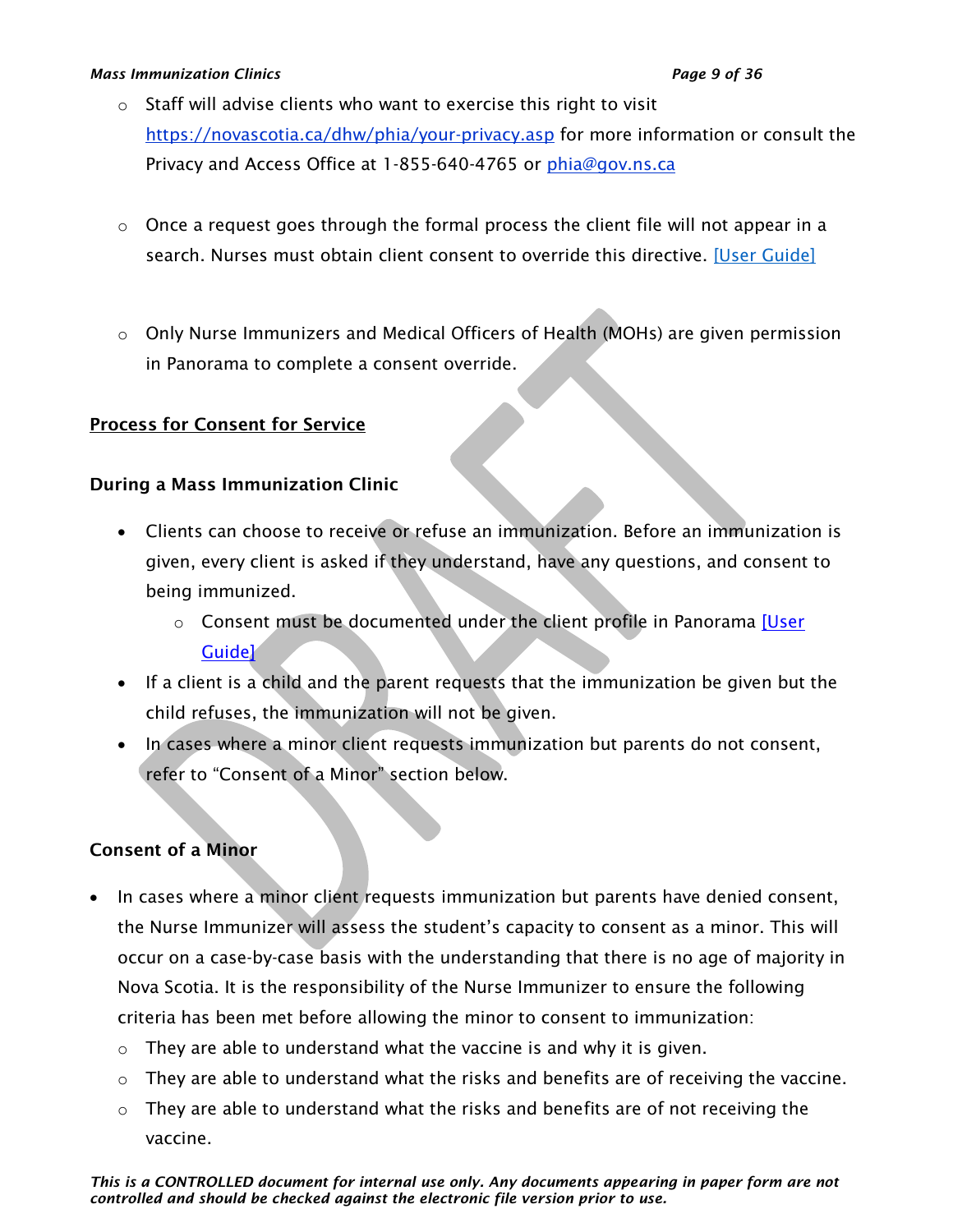#### *Mass Immunization Clinics Page 10 of 36*

- The Nurse Immunizer will advise the client that an assessment must occur before they are able to receive the vaccine.
	- $\circ$  Schedule a time for the client to meet individually with the Nurse Immunizer to ensure enough adequate assessment of the client's capacity to consent and for additional conversation to occur with the parent should the client choose.
- Once the Nurse Immunizer has had a discussion with the client and confirms these criteria have been met then the client may proceed with consent for immunization and the vaccine may be administered.
	- $\circ$  The Nurse Immunizer must clearly document the conversation with the client including the minor's capacity to make the decision and their informed consent.
- If a client is determined by the Nurse Immunizer as lacking the capacity to provide informed consent, this should also be documented in the profile and immunization should NOT be given.
	- $\circ$  The client will be advised of the reason for withholding immunization.
	- o The Nurse Immunizer may also encourage the client to have additional discussion with the parent regarding the desire for immunization.
- The Health Protection Manager will be informed of situations where a client overrides parental consent either:
	- o Immediately where the client receives the vaccine on the same day
	- o As soon as possible, but always prior to, the scheduled date of assessment where the client is expected to be assessed at a later date.

# Sharing of Personal Health Information (where consent of a minor was granted for immunization)

- Sharing of personal health information, including record of immunization, generally requires client consent.
- If a student is assessed as capable of providing informed consent for immunization, the record of such immunization should be provided directly to the student. No further communication with the parent or guardian about the immunization should occur without the consent of the student.

For additional information, Nurse Immunizers will refer to their previous District Health Authority policies regarding consent to treatment until a NSHA policy is approved for use.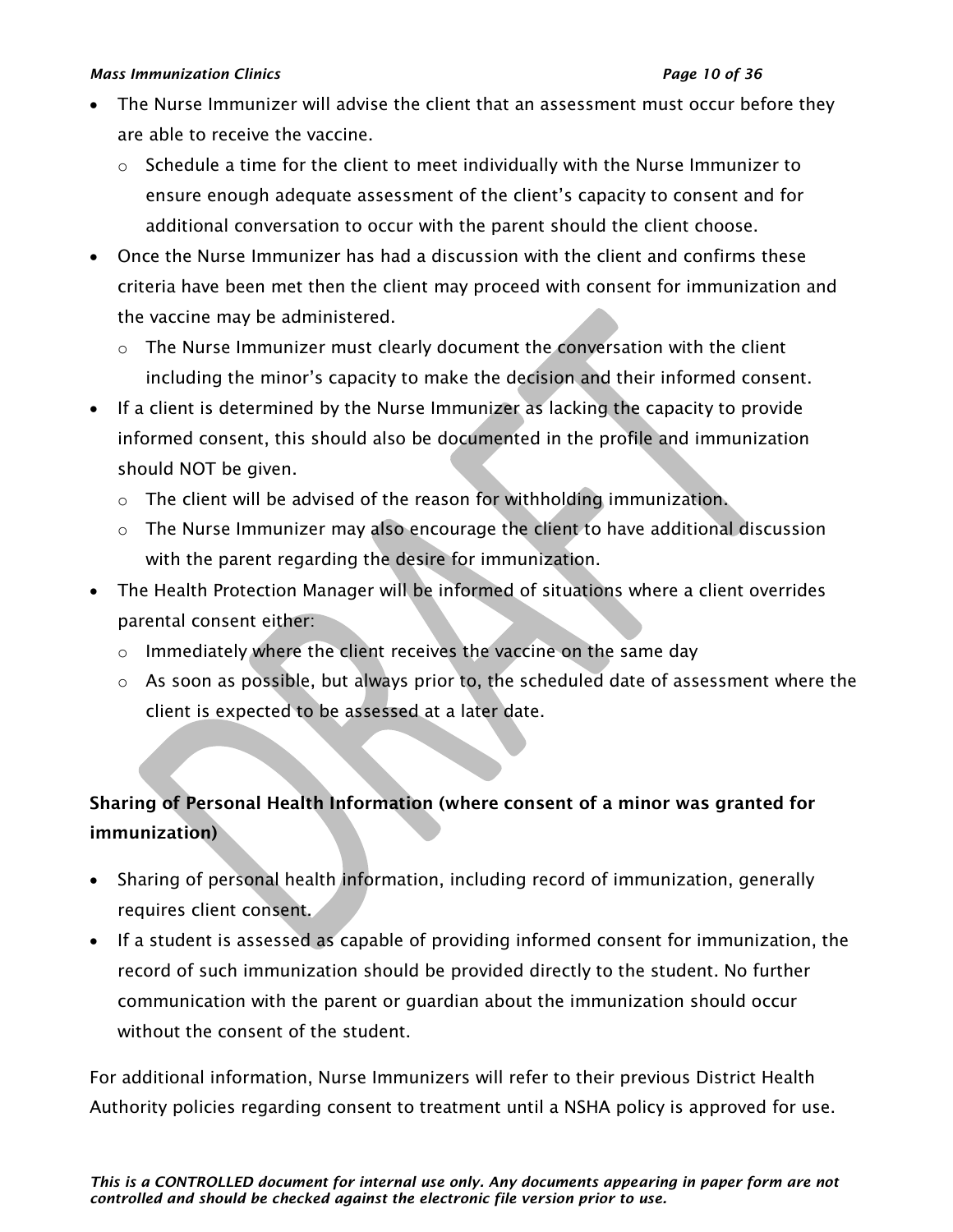#### *Mass Immunization Clinics Page 11 of 36*

### Request for Release of Vaccine(s) to External HCPs

- Release of any publicly funded vaccine(s) to HCPs external to public health should be based on client eligibility criteria.
- Release of school based immunization program vaccine(s) to HCPs external to public health should be done in exceptional circumstances only and approved on a case by case basis in consultation with the Health Protection manager or designate.
	- o Considerations for approval may include the following:
		- **Extended efforts have been made by public health to accommodate** immunization at the school or local public health office.
		- **EXECT** Denial of vaccine release will likely result in the child remaining unimmunized.
- If approved, public health must ensure that the HCP has been made aware of the exceptional circumstance and that record of the vaccine administration must be submitted to public health via reciprocal form [\[hyperlink to Appendix E\]](#page-26-0) OR entered directly into Nightingale (not both).
- A free issue vaccine request form is used for release of school based vaccine to external HCP[s. \[hyperlink to Appendix F\]](#page-27-0) and [https://novascotia.ca/dhw/cdpc/documents/forms/High-Risk-Special-Release-](https://novascotia.ca/dhw/cdpc/documents/forms/High-Risk-Special-Release-Vaccine-Order-Request.pdf)[Vaccine-Order-Request.pdf](https://novascotia.ca/dhw/cdpc/documents/forms/High-Risk-Special-Release-Vaccine-Order-Request.pdf)

# PART 6-PANORAMA USE FOR NON-REGULAR STAFF

- It is expected that all Staff involved in immunization clinics will utilize Panorama regardless of employment status.
- All Non-Regular Staff who provide immunization related services to clients will require an Active Directory account in order to access and record information in Panorama.
	- o Active Directory accounts are set up through the User Access Process with NSHA Information Technology Services.
	- o The manager or delegate must be made aware of new users as soon as possible to ensure timely system access prior to scheduled immunization clinic(s).
	- o Requests for Active Directory accounts can be made through SharePoint at: [http://intra.nshealth.ca/it-self](http://intra.nshealth.ca/it-self-service/SitePages/User%20Access%20%e2%80%93%20Bulk%20Users.aspx)[service/SitePages/User%20Access%20%e2%80%93%20Bulk%20Users.aspx](http://intra.nshealth.ca/it-self-service/SitePages/User%20Access%20%e2%80%93%20Bulk%20Users.aspx)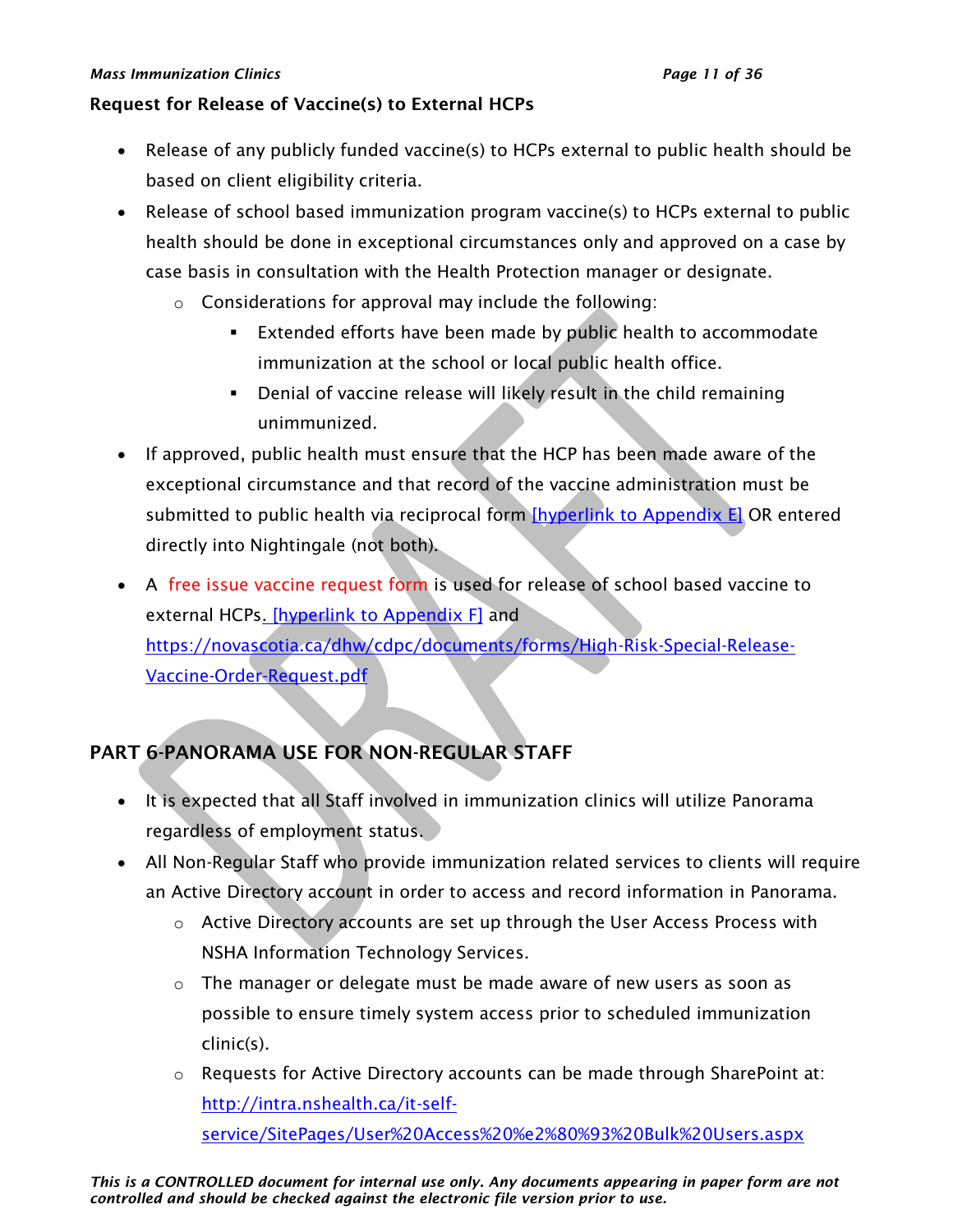#### *Mass Immunization Clinics Page 12 of 36*

- Hardware (i.e. laptops) will be made available for sign-out within the zones to any clinic staff who do not already have dedicated equipment assigned.
- All Non-Regular Staff will confirm they can access the Panorama immunization module prior to clinic day. Any issues with software/hardware access are to be identified with sufficient time for rectification prior to the scheduled clinic date.

# Nursing Students

- Nursing students who are completing a practicum placement with NSHA Public Health may administer vaccine to clients provided that:
	- o The post-secondary institution is in support of nursing students immunizing
	- o An Active Directory account has been established within NSHA
	- o A user account has been set up within Panorama
		- Students will be manually entered as providers and a provider dropdown option will be available for "student".
	- $\circ$  Immunization competency has been established as required for all other Nurse Immunizers [hyperlink to Part 1-Planning School Clinics (Role of the Nurse [Immunizer\)\]](#page-1-0)
- A preceptor or other Nurse Immunizer must be assigned and available at all times during clinics to support and supervise nursing students who are administering vaccine.

# <span id="page-11-0"></span>Part 7-OTHER DOCUMENTATION CONSIDERATIONS

# Clinic Event Deletions

- When a clinic event that has been set-up in Panorama is no longer relevant (due to cancellation, entry in error, etc.) the event will be deleted from the system by the zone that created it.
	- $\circ$  Deletions should only occur in cases where no action was taken in the event.
	- $\circ$  Deletions remove the event from Panorama; however any immunizations administered as part of an event are attached directly to individual client records and are not impacted.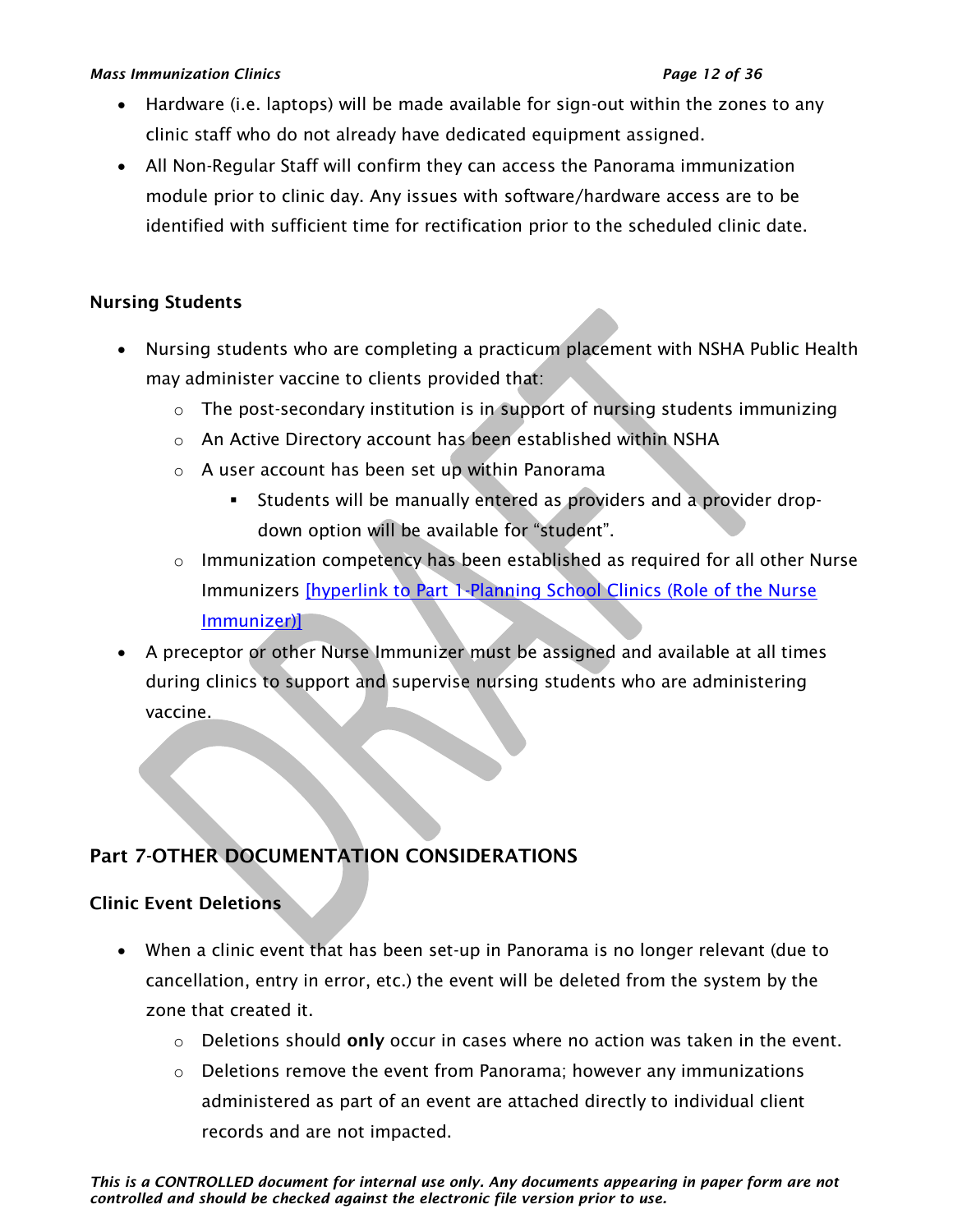#### *Mass Immunization Clinics Page 13 of 36*

 $\circ$  Whenever possible the individual who created the event in Panorama will also be responsible for deletion.

# Deletion of Errors

- If information is entered accidentally on a client file (i.e. an allergy, address, consent typo, etc.) it should be deleted, not invalidated.
	- $\circ$  Deletions are only invisible to the end user; this information is still retrievable and auditable. In contrast, invalidated information can still be seen by the end user but is greyed-out.
	- o In some cases visibility of incorrect information may cause user confusion and more risk of harm to a client where the information was never relevant to them in the first place.
- Users are NEVER to delete clinical notes, another user's entry, or a past entry. In all of these cases the information would be updated so that all previous information is fully accessible and visible to the end user.
- Immunization administration errors entered by a nurse in a clinic setting would be invalidated (not deleted) and correct information entered.
- Any amendment made to a client file that falls outside client demographic data must include a clinical note to indicate which fields have been changed and the reason for the change.

# Duplicate Client Profiles

- If a duplicate client profile is found, an online incident will be submitted to the Service Desk at<https://ictservices.nshealth.ca/assystnet/application/assystNET.jsp>
	- o The subject line should indicate "Panorama-possible duplicate client".
	- $\circ$  Include the client ID of all duplicate profiles; do not include client names, health card numbers or other identifying information in the ticket.
	- $\circ$  Tickets for Panorama will be forwarded to the appropriate support Staff for resolution.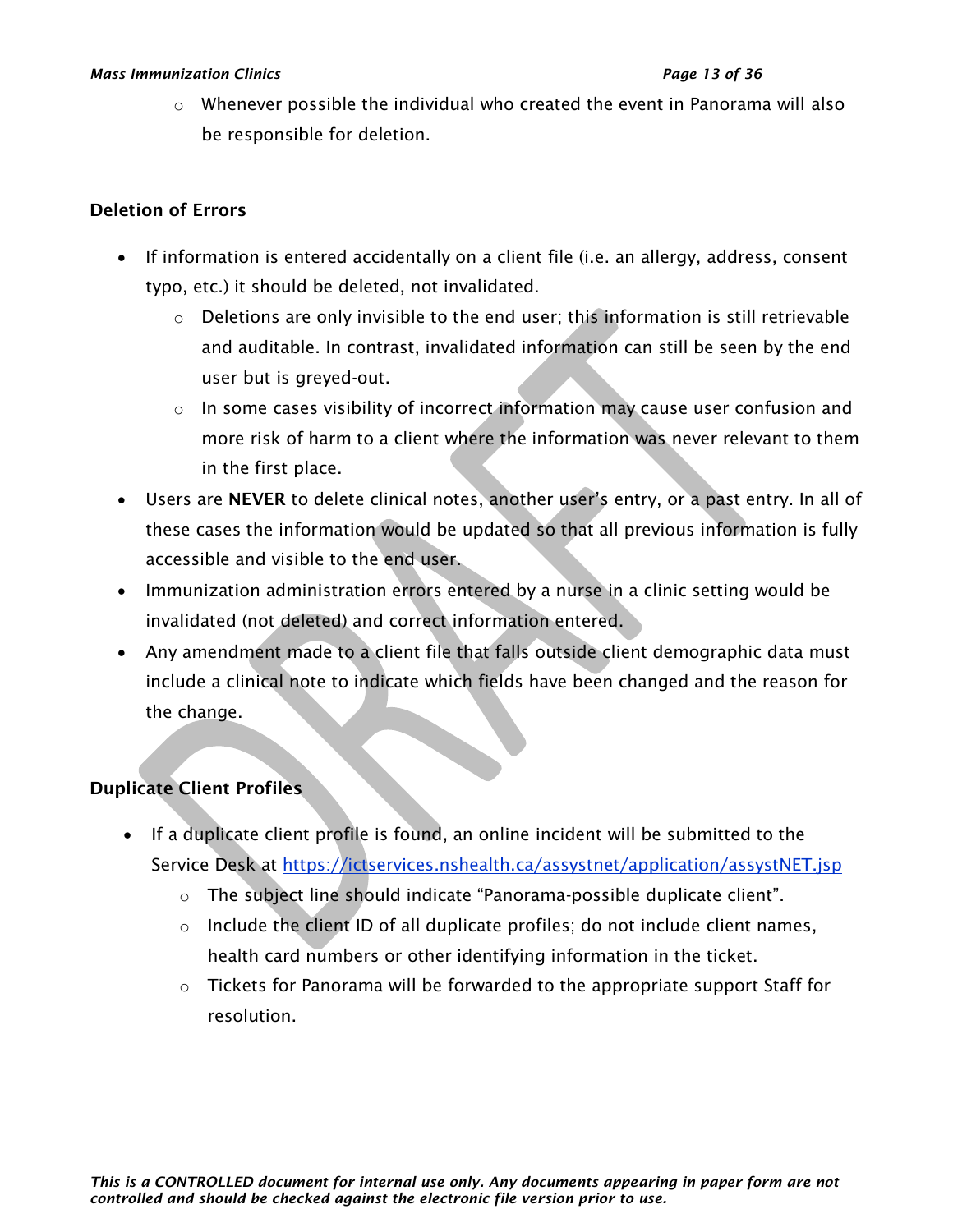#### *Mass Immunization Clinics Page 14 of 36*

## Immunization Deferral

- Immunization Deferral occurs in cases where a client is expected to receive the immunization in future but could not receive it on the day of the scheduled clinic (i.e. they are sick, more information is required from the HCP, etc.).
- The Nurse Immunizer assesses the client and uses clinical judgement as to the necessity for deferring an immunization.
	- $\circ$  Deferrals are documented on the deferral page in Panorama and should always include a comment in the comments section to indicate the reason for deferral. [\[User Guide\]](https://support.novascotia.ca/sites/default/files/docs/immunization-user-guides/PNS%20User%20Guide%20IMM%20202%20-%20Mass%20Immunization%20Events.pdf)
		- **•** The comments section is preferable over a clinical note as the clinical notes are not attached to a specific event and are more time consuming to locate. The end user must also know to search for a clinical note whereas comments are available to any user on the same page that indicates the deferral was made. If necessary a clinical note may also be included.
- Whenever possible, a deferral should indicate both the start and end date (i.e. the date the deferral was put in place and the date it is expected to end in immunization).
	- o If an end date is unknown it may be left blank.

## Immunity Status Interpretation

- Where applicable (i.e. the client is a known contact person of high risk notifiable disease case) the immunity status of the client will be determined by the nurse based on immunization history, history of previous illness, and lab reports.
- Immunity status will be recorded in Panorama and updated as new information is available. [\[User Guide\]](https://support.novascotia.ca/sites/default/files/docs/immunization-user-guides/PNS%20User%20Guide%20IMM%20101%20-%20Single%20Immunization.pdf)
	- $\circ$  A nurse can take verbal report of immunity from a parent (i.e. history of a disease that would typically result in immunity) and indicate the report as verbal in the comments section. If the same student is later discovered to be non-immune this can be added to the client profile.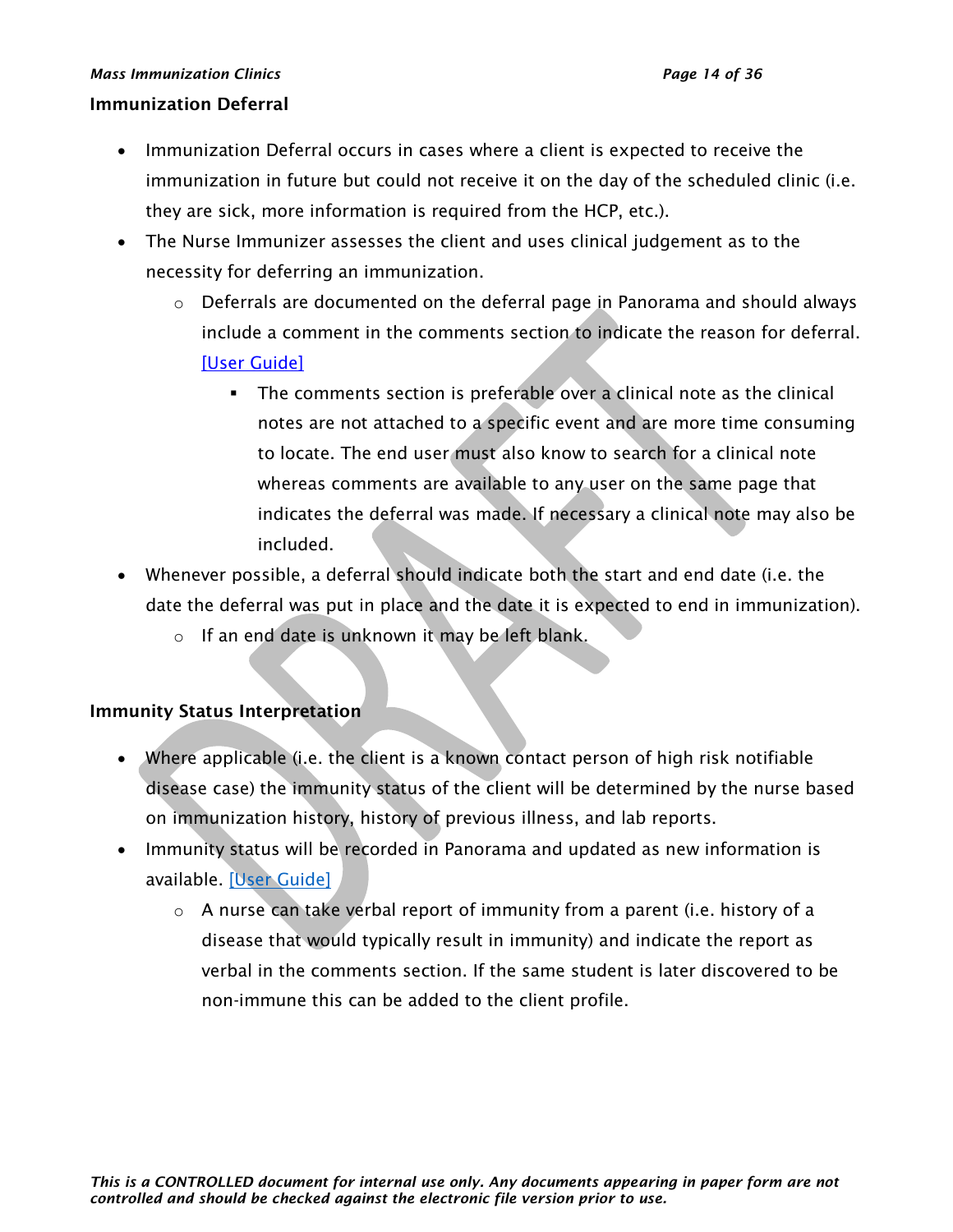## Special Considerations [\[Special Conditions\]](https://support.novascotia.ca/sites/default/files/docs/immunization-user-guides/Panorama%20Tips%20%26%20Tricks_Special%20Considerations.pdf)

# *\*confirm & include definition chart from training material*

- Special considerations are updated in the client profile where factors that may impact immunization exist.
	- If a consideration exists that is applicable to ALL immunization (i.e. a needle phobia) then a warning should be added rather than a precaution. [\[User Guide\]](https://support.novascotia.ca/sites/default/files/docs/immunization-user-guides/PNS%20User%20Guide%20CLT%20102-%20Advanced%20Client%20Records%20Management.pdf) Warnings will appear for any vaccine given whereas precautions appear for specific agents.
- Allergies recorded in Panorama will not affect the forecaster function. A contraindication (found under special considerations) should also be added to the client profile when a vaccine should not be administered again. Contraindications will adjust the forecaster[.\[User Guide\]](https://support.novascotia.ca/sites/default/files/docs/immunization-user-guides/PNS%20User%20Guide%20CLT%20102-%20Advanced%20Client%20Records%20Management.pdf)
	- $\circ$  If subsequent doses are being recommended, do not use contraindications; instead add a precaution (i.e. longer post-immunization observation period). [\[User Guide\]](https://support.novascotia.ca/sites/default/files/docs/immunization-user-guides/PNS%20User%20Guide%20CLT%20102-%20Advanced%20Client%20Records%20Management.pdf)
- Allergies being captured that are unrelated to immunization may all be listed together under "other" in the comments section. [\[User Guide\]](https://support.novascotia.ca/sites/default/files/docs/immunization-user-guides/PNS%20User%20Guide%20CLT%20102-%20Advanced%20Client%20Records%20Management.pdf)

# <span id="page-14-0"></span>PART 8-ADVERSE EVENTS AT MASS IMMUNIZATION CLINICS

## Role of the Nurse Immunizer

- The Nurse Immunizer will make the Clinic Lead aware of any adverse events.
- If a client faints at the immunization clinic the event is reported in the Safety Improvement and Management System (SIMS). [\[hyperlink to SIMS user guide\]](#page-29-0)
- In the case of reaction to a vaccine, an Adverse Event Following Immunization (AEFI) report is completed in addition to the SIMS repor[t\[User Guide\]](https://support.novascotia.ca/sites/default/files/docs/immunization-user-guides/PNS%20User%20Guide%20IMM%20202%20-%20Mass%20Immunization%20Events.pdf) and **[hyperlink to SOP** for Reporting an AEFI]
- Clients who experience an AEFI are managed in accordance with the organizational policy for anaphylaxis *[link to the new NSHA Anaphylaxis Policy once approved]* and as outlined in the AEFI SOP and Nova Scotia Immunization Manual. <http://novascotia.ca/dhw/cdpc/documents/Immunization-Manual.pdf>
- All adverse events are documented in a clinical note on the client profile in Panorama. [\[User Guide\]](https://support.novascotia.ca/sites/default/files/docs/immunization-user-guides/PNS%20User%20Guide%20CLT%20102-%20Advanced%20Client%20Records%20Management.pdf)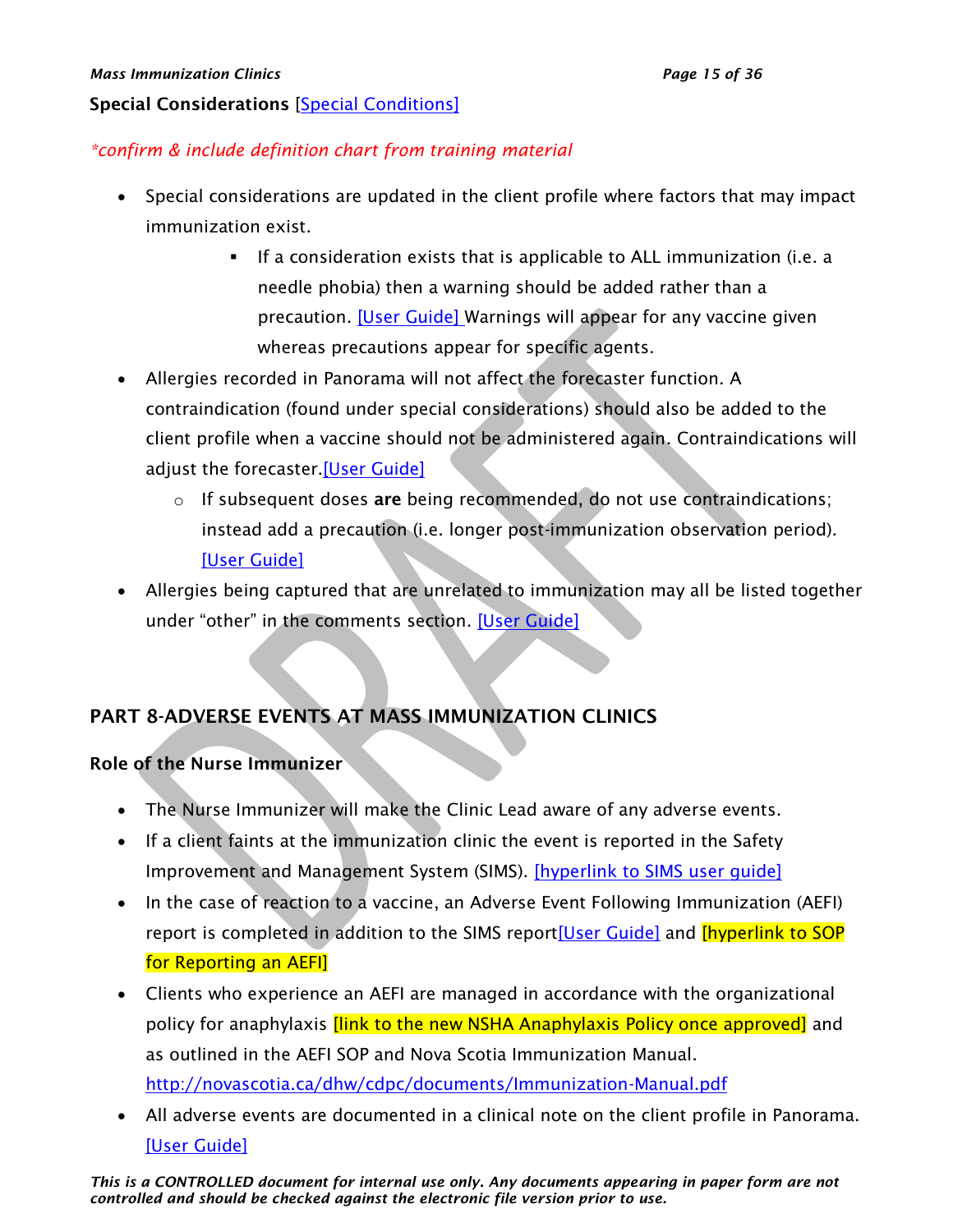### Role of the Clinic Lead

• The Health Protection manager will be made aware of any adverse events at the clinic as per established zone process.

# <span id="page-15-0"></span>Part 9-CLINIC CONTINGENCY (PANORAMA INACCESSIBLE)

- Should Panorama access be interrupted at any stage of the clinic process, Staff will:
	- $\circ$  First attempt to connect to the system by tethering to their organization-issued mobile device.
	- o If tethering is unsuccessful, revert to paper-based documentation.
	- o Information will be entered into Panorama as soon as possible.

## Pre-Clinic:

- The Vaccine Usage Form will be used to document any vaccine taken from the fridge including the vaccine name, lot number, expiry date, and number of doses taken. [\[hyperlink to Appendix G\]](#page-28-0)
- Pack the client worksheet (if applicable).

# During Clinic

- Reciprocal forms will be completed in full during the clinic and a hard copy provided to the client as a record of the immunization received.
- Where clinical notes or other additional documentation is required, it will be captured on a hard copy progress note and scanned/attached to the client profile once Panorama becomes available.

## Post-Clinic

- The Vaccine Usage Form will be used to document any vaccine returned to the fridge, the number of doses used at the clinic, and the number of doses wasted. [\[hyperlink to Appendix G-Vaccine Usage Form\]](#page-28-0)
- The Clinic Lead will note on the Vaccine Usage Form that the system was unavailable at the clinic and doses used have not been decremented in Panorama.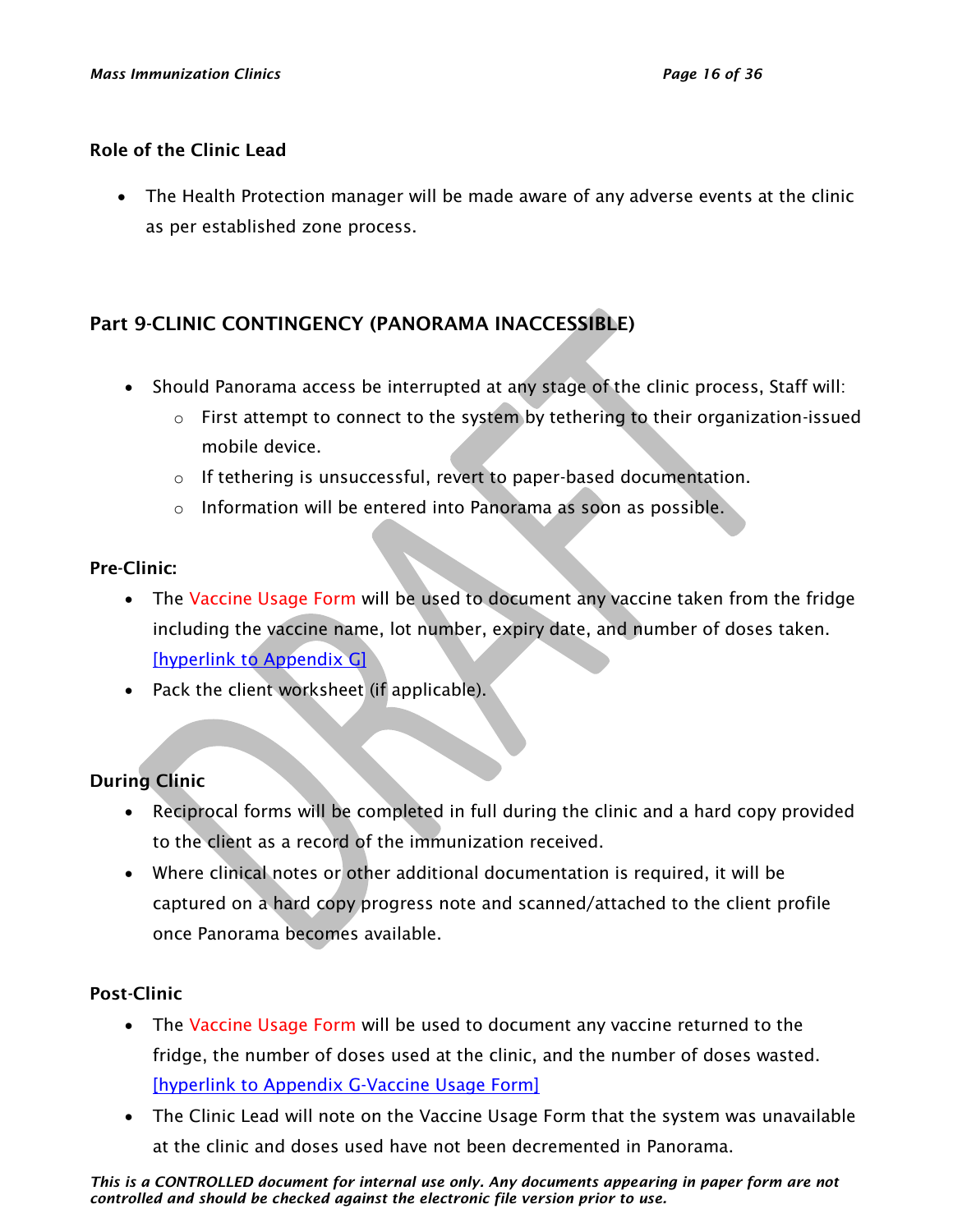#### *Mass Immunization Clinics Page 17 of 36*

- $\circ$  The Clinic Lead will be accountable to ensure that doses used have been entered against the event (within the timeframe outlined below) and to notify the Zone Bio-Coordinator once this has been completed.
- Each Nurse Immunizer will enter any paper immunization records they completed from the clinic into Panorama using the event worksheet. [\[User Guide\].](https://support.novascotia.ca/sites/default/files/docs/immunization-user-guides/PNS%20User%20Guide%20IMM%20202%20-%20Mass%20Immunization%20Events.pdf) This should occur under exceptional circumstances only.
	- $\circ$  It is important to capture the doses given using the event worksheet and NOT through the individual client record.
	- o Depending on zone resources, where a Nurse Immunizer is not able to enter paper records into Panorama post-clinic, the clinic lead or admin/data entry clerk may enter records as a non-provider entry. These are never to be entered as historical data.
	- $\circ$  Immunization records from the event must be entered into Panorama as soon as the system becomes available and within a one week maximum timeframe.
		- **.** This process is important to ensure the accuracy of inventory reconciliation and prevent counting errors at subsequent clinics.
		- Zones will be accountable to allot the resources required for data entry to occur within the timeframe required.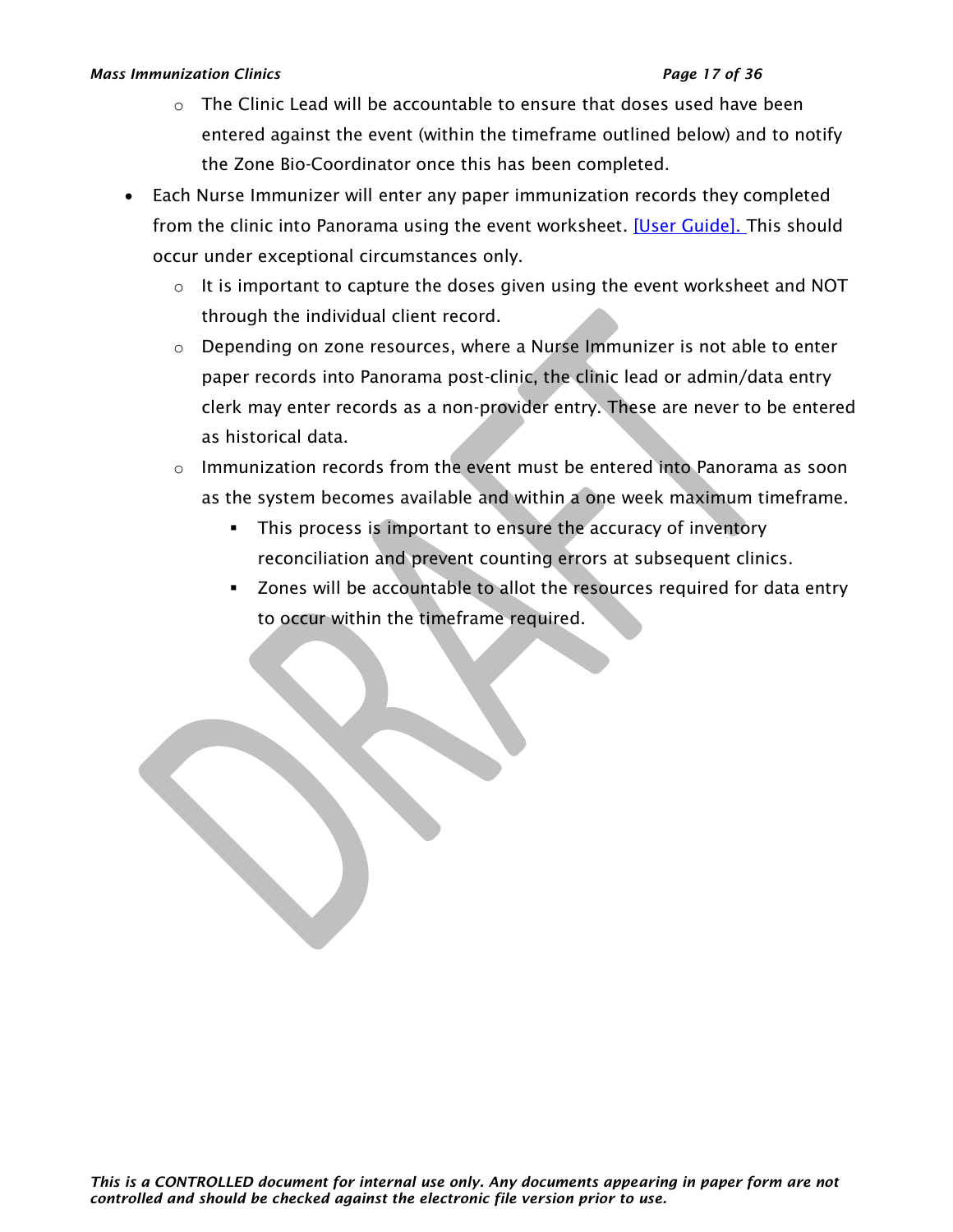# **REFERENCES**

- College of Licensed Practical Nurses of Nova Scotia. (2013). *Practice guidelines.* Retrieved from<http://clpnns.ca/practice-guidelines/>
- College of Registered Nurses of Nova Scotia. (2012). *Documentation guidelines for registered nurses.* Retrieved from: [http://crnns.ca/wp](http://crnns.ca/wp-content/uploads/2015/02/DocumentationGuidelines.pdf)[content/uploads/2015/02/DocumentationGuidelines.pdf](http://crnns.ca/wp-content/uploads/2015/02/DocumentationGuidelines.pdf)
- College of Registered Nurses of Nova Scotia. (2017). *Practice standards*. Retrieved from <http://crnns.ca/practice-standards/>

Province of Nova Scotia. (2006). *Safer Needles in Healthcare Workplaces Act*. Chapter 7 of the Acts of 2006. Retrieved from [http://nslegislature.ca/legc/bills/60th\\_1st/3rd\\_read/b013.htm](http://nslegislature.ca/legc/bills/60th_1st/3rd_read/b013.htm)

- Province of Nova Scotia. (2010). *Registered Nurses Act.* Chapter 21 of the Acts of 2006. Retrieved from<http://nslegislature.ca/legc/statutes/regisnur.htm>
- Province of Nova Scotia. (2013). *Custodians: What does PHIA mean to me? Personal Health Information Act.* Retrieved from<http://novascotia.ca/dhw/phia/custodians.asp>
- Province of Nova Scotia. (2016). *Health Protection Act.* Chapter 4 of the Acts of 2004. Retrieved from<http://nslegislature.ca/legc/statutes/health%20protection.pdf>
- Nova Scotia Health Authority. (2015a). *Immunization toolkit for family practice*. Retrieved from [http://www.cdha.nshealth.ca/public-health/immunization-public](http://www.cdha.nshealth.ca/public-health/immunization-public-health/immunization-toolkit-family-practice)[health/immunization-toolkit-family-practice](http://www.cdha.nshealth.ca/public-health/immunization-public-health/immunization-toolkit-family-practice)
- Nova Scotia Department of Health and Wellness. (2015b). *Communicable disease prevention and control: immunization.* Retrieved form <https://novascotia.ca/dhw/cdpc/immunization.asp>
- Nova Scotia Department of Health and Wellness. (2017a). *Nova Scotia immunization manual*. Retrieved from [http://novascotia.ca/dhw/cdpc/documents/Immunization-](http://novascotia.ca/dhw/cdpc/documents/Immunization-Manual.pdf)[Manual.pdf](http://novascotia.ca/dhw/cdpc/documents/Immunization-Manual.pdf)
- Nova Scotia Department of Health and Wellness. (2017b). *Publicly funded vaccine/immunoglobulin eligibility criteria.* Retrieved from [https://novascotia.ca/dhw/CDPC/documents/150706\\_Vaccine\\_Immunoglobin\\_](https://novascotia.ca/dhw/CDPC/documents/150706_Vaccine_Immunoglobin_eligibility_final.pdf) [eligibility\\_final.pdf](https://novascotia.ca/dhw/CDPC/documents/150706_Vaccine_Immunoglobin_eligibility_final.pdf)
- Public Health Agency of Canada (2015). National Vaccine Storage and Handling Guidelines for Immunization Providers 2015. PHAC, Ottawa, ON.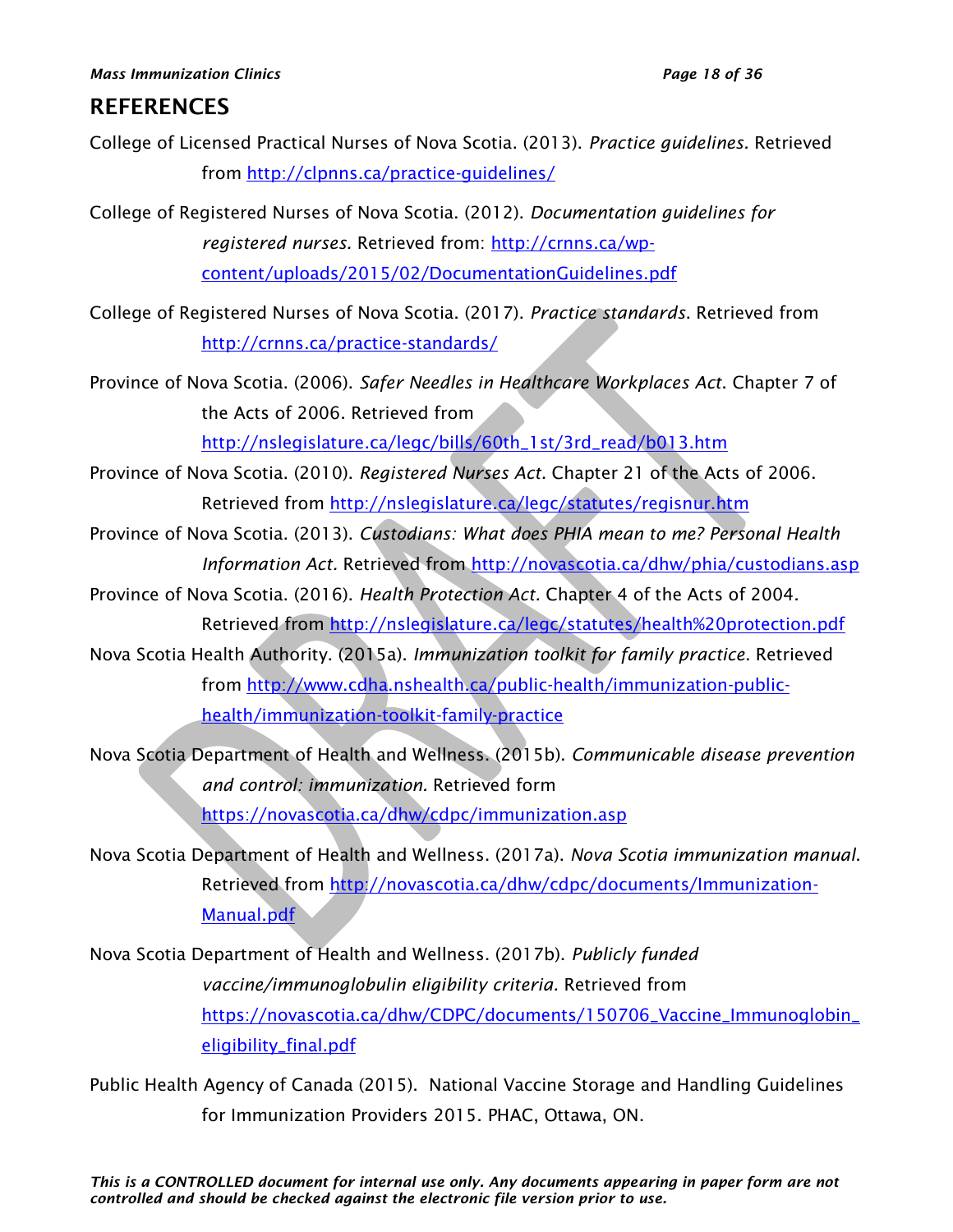Public Health Agency of Canada. (2016). *Canadian immunization guide.* Retrieved from [https://www.canada.ca/en/public-health/services/canadian-immunization](https://www.canada.ca/en/public-health/services/canadian-immunization-guide.html)[guide.html](https://www.canada.ca/en/public-health/services/canadian-immunization-guide.html)

Public Health Agency of Canada. (2017). *National Advisory Committee on Immunization (NACI)*. Retrieved from [https://www.canada.ca/en/public](https://www.canada.ca/en/public-health/services/immunization/national-advisory-committee-on-immunization-naci.html)[health/services/immunization/national-advisory-committee-on-immunization](https://www.canada.ca/en/public-health/services/immunization/national-advisory-committee-on-immunization-naci.html)[naci.html](https://www.canada.ca/en/public-health/services/immunization/national-advisory-committee-on-immunization-naci.html)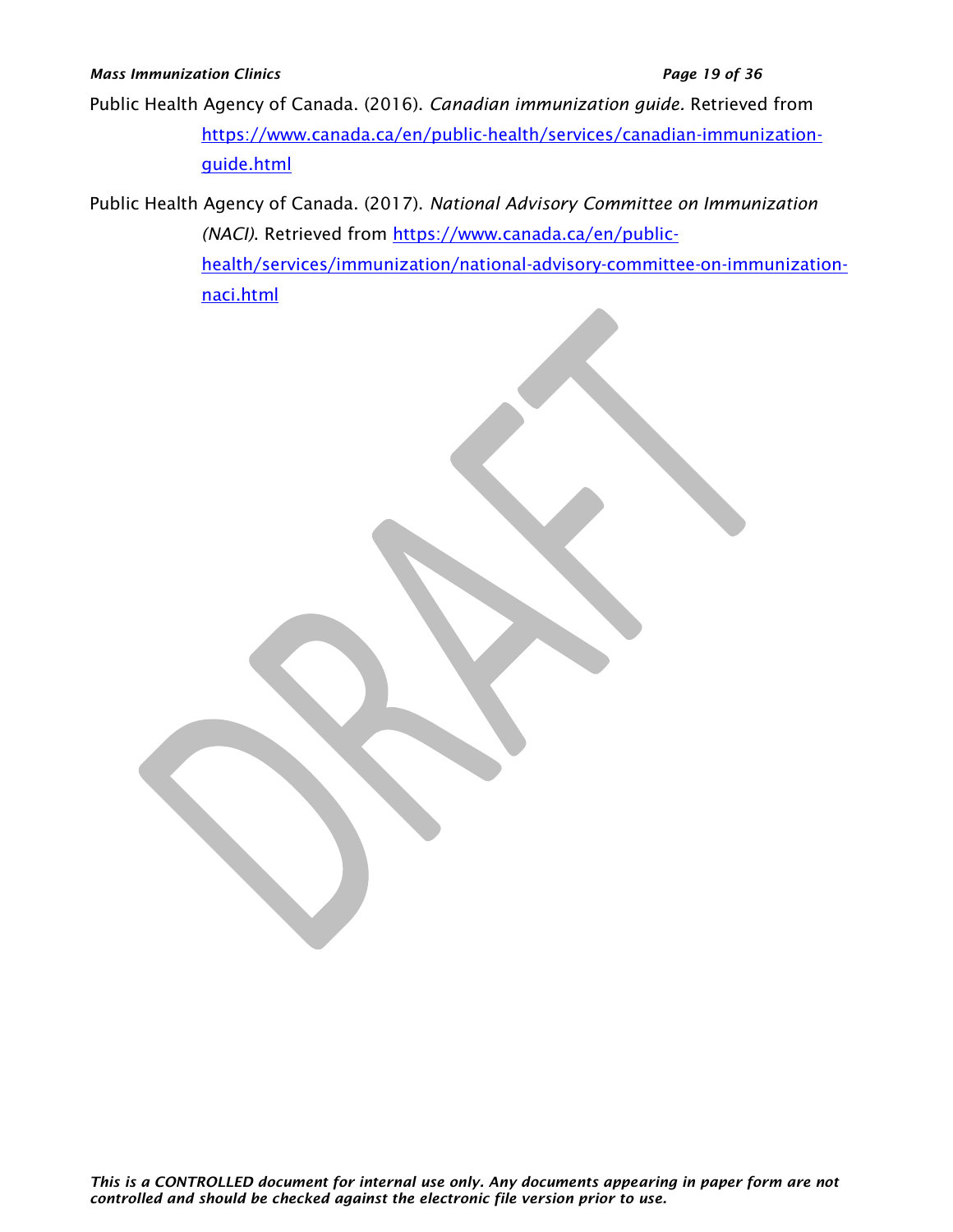# RELATED DOCUMENTS

# <span id="page-19-0"></span>Policies

NSHA Client Identification Policy [Interdisciplinary Clinical CL-SR-025]

[http://policy.nshealth.ca/Site\\_Published/NSHA/document\\_render.aspx?documentRender.IdT](http://policy.nshealth.ca/Site_Published/NSHA/document_render.aspx?documentRender.IdType=6&documentRender.GenericField=&documentRender.Id=67407) [ype=6&documentRender.GenericField=&documentRender.Id=67407](http://policy.nshealth.ca/Site_Published/NSHA/document_render.aspx?documentRender.IdType=6&documentRender.GenericField=&documentRender.Id=67407)

NSHA Public Health Care Directive: Immunization Administration by Nurses (RN and LPN) Employed in Public Health [Public Health CD-PH-010]

[http://policy.nshealth.ca/Site\\_Published/nsha/document\\_render.aspx?documentRender.IdTy](http://policy.nshealth.ca/Site_Published/nsha/document_render.aspx?documentRender.IdType=6&documentRender.GenericField=&documentRender.Id=69188) [pe=6&documentRender.GenericField=&documentRender.Id=69188](http://policy.nshealth.ca/Site_Published/nsha/document_render.aspx?documentRender.IdType=6&documentRender.GenericField=&documentRender.Id=69188)

Reference and link to the new NSHA Immunization Policy [Public Health MM-IM-0011 once approved *(will supersede all former DHA immunization-related policies)*

Reference and link to the new NSHA Anaphylaxis Policy once approved *(will supersede all former related DHA policies)*

# <span id="page-19-1"></span>Appendices

Appendix A-Definitions

Appendix B-Nova Scotia Immunization Schedule for Children

[https://novascotia.ca/dhw/cdpc/documents/13078\\_NsChildhoodImmPoster\\_En.pdf](https://novascotia.ca/dhw/cdpc/documents/13078_NsChildhoodImmPoster_En.pdf)

Appendix C-Nova Scotia Immunization Schedule for Adults

[https://novascotia.ca/dhw/cdpc/documents/13155\\_AdultImmunizationSchedule\\_En.pdf](https://novascotia.ca/dhw/cdpc/documents/13155_AdultImmunizationSchedule_En.pdf)

Appendix D-Nova Scotia School Immunization Schedule

[https://novascotia.ca/dhw/cdpc/documents/13153\\_SchoolImmunizationSchedule\\_En.pdf](https://novascotia.ca/dhw/cdpc/documents/13153_SchoolImmunizationSchedule_En.pdf)

Appendix E-Sample Reciprocal Immunization Form

<https://novascotia.ca/dhw/CDPC/documents/forms/Reciprocal-Notification-Form.pdf>

Appendix F-Vaccine Order Request Form: Special Order

[https://novascotia.ca/dhw/cdpc/documents/forms/High-Risk-Special-Release-Vaccine-Order-](https://novascotia.ca/dhw/cdpc/documents/forms/High-Risk-Special-Release-Vaccine-Order-Request.pdf)[Request.pdf](https://novascotia.ca/dhw/cdpc/documents/forms/High-Risk-Special-Release-Vaccine-Order-Request.pdf)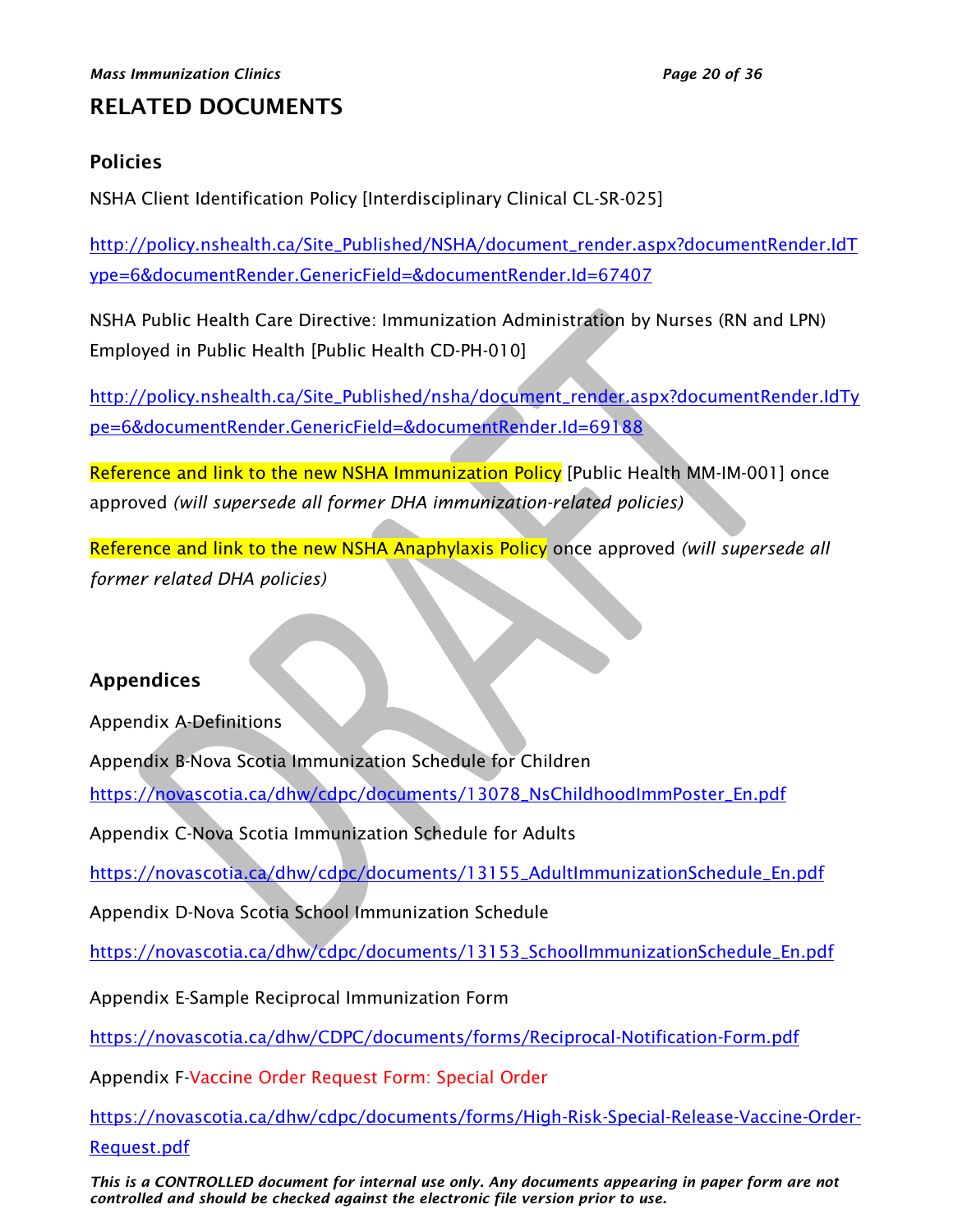*Mass Immunization Clinics Page 21 of 36*

Appendix G-Vaccine Usage Form

Appendix H-SIMS: Reporting Faints-A Step by Step Guide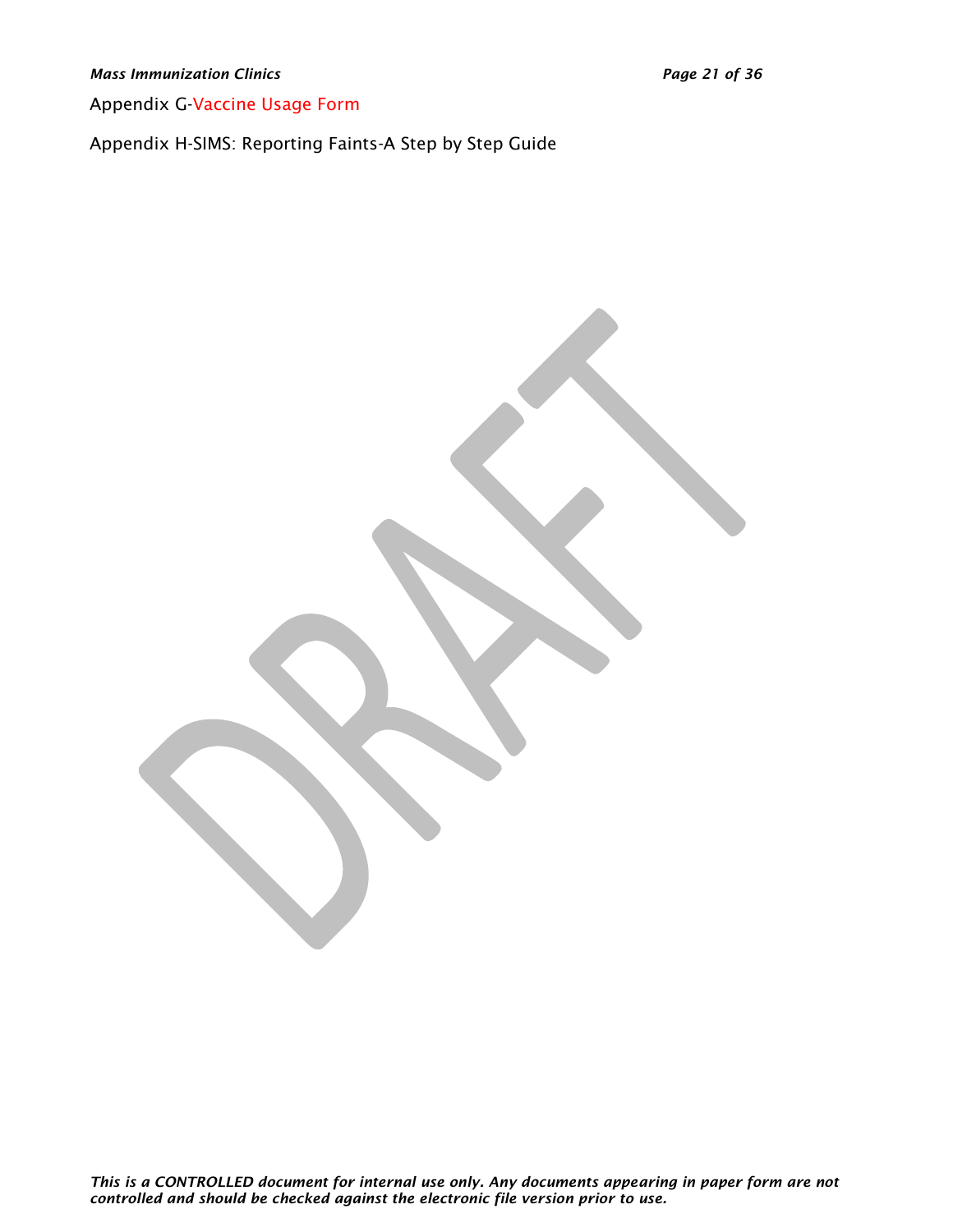# <span id="page-21-0"></span>Appendix A-Definitions

| Consent for                            | Consent granted by a client to a Nurse or MOH to view a file that has    |
|----------------------------------------|--------------------------------------------------------------------------|
| <b>Disclosure</b>                      | been masked by the DHW Privacy and Access Office. Masking is a           |
|                                        | process that limits the disclosure of specific portions of that client's |
|                                        | personal health information.                                             |
|                                        |                                                                          |
| Consent for                            | Consent given for the specific purpose of a given intervention (i.e.     |
| Service                                | receipt of vaccine, or a series of vaccine, at school clinics).          |
| Deferral                               | A postponement status assigned where a client is expected to have an     |
|                                        | eligible immunization at a date in the foreseeable future but could not  |
|                                        | receive it on the day originally scheduled.                              |
| Event                                  | The clinic(s) held for a defined cohort of individuals. In the case of   |
|                                        | mass immunization and where more than one dose is required for a         |
|                                        | series, each round of dosing would be set up as separate events in       |
|                                        | Panorama.                                                                |
|                                        |                                                                          |
| <b>Health Care</b>                     | All persons employed by NSHA facilities, or NSHA funded facilities, as   |
| Professional                           | well as members of the medical staff, volunteers, board members,         |
| (HCP)                                  | students, and others associated through contracts                        |
|                                        | A discrete location where immunization product is kept in inventory.     |
| <b>Holding Point</b><br>Location (HPL) | Immunization product must be received into, and issued from a            |
|                                        | specific HPL.                                                            |
|                                        |                                                                          |
| Immunization                           | The process by which immunity is conferred, either by injection of       |
|                                        | antigens (active Immunization) or by injection of serum containing       |
|                                        | specific antibodies (passive immunization).                              |
| Immunization                           | A measure of the extent to which immunizations administered cover        |
| Coverage                               | the potential need in the population.                                    |
|                                        |                                                                          |
| Immunization                           | Clinic Leads, PHNs, LPNs, and administrative support Staff who deliver   |
| Team                                   | the school immunization program.                                         |
| Informed Consent                       | The process of giving information about a particular treatment or test   |
|                                        | in order for you to decide whether or not you wish to undergo a          |
|                                        | treatment or test. This process of understanding the risks and           |
|                                        | benefits of treatment is known as informed consent.                      |
|                                        |                                                                          |
| Lot Number                             | Number assigned to each vaccine by the vaccine manufacturer for          |
|                                        | identification purposes.                                                 |
| Non-Regular Staff                      | Refers to all learners, temporary and casual Staff who provide           |
|                                        | immunization related services to clients as part of assigned work        |
|                                        |                                                                          |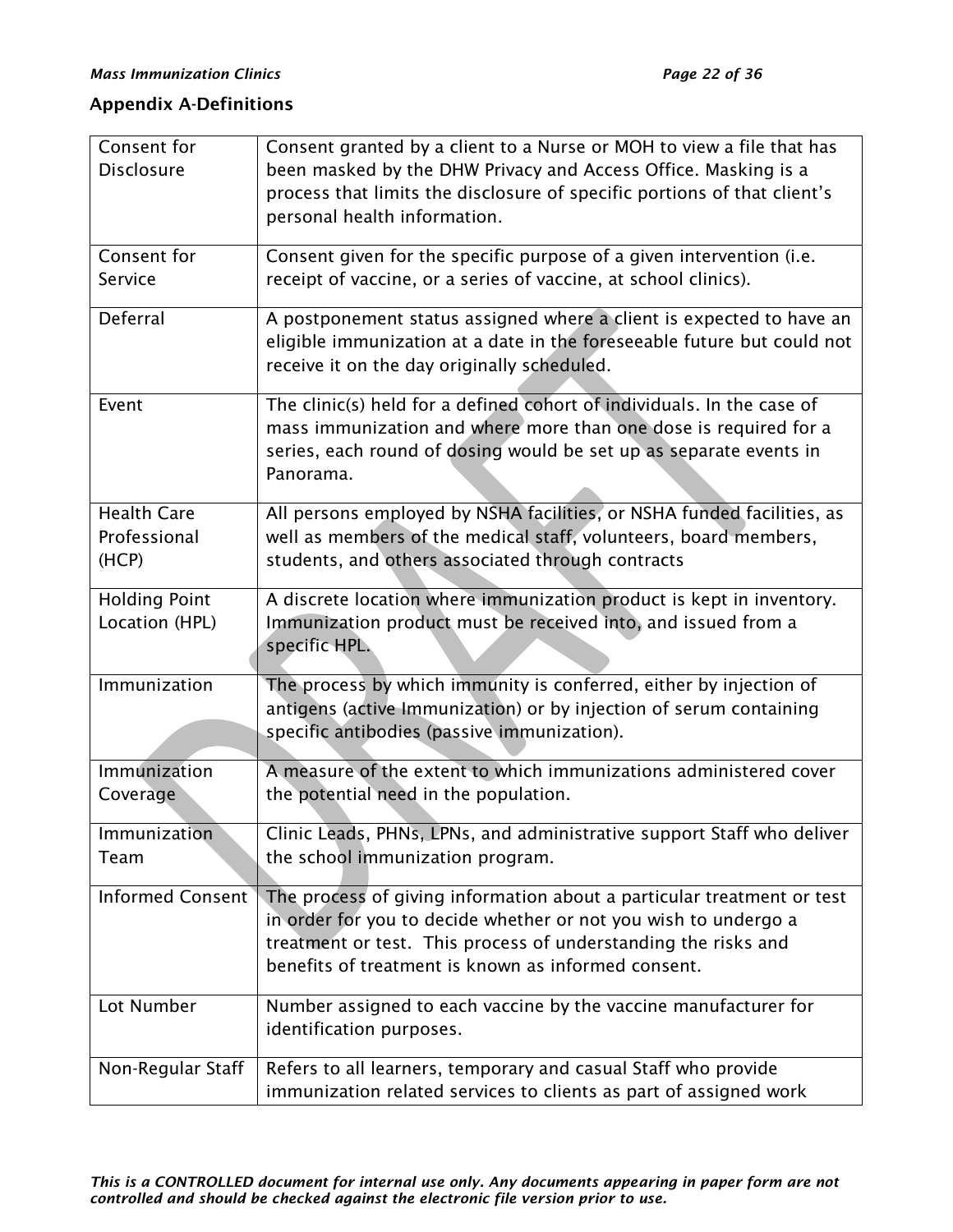|                                                   | activities within Public Health at the NSHA. This may include both<br>administrative and nursing related functions.                                                                                                                                   |
|---------------------------------------------------|-------------------------------------------------------------------------------------------------------------------------------------------------------------------------------------------------------------------------------------------------------|
| Nurse Immunizer                                   | Refers to all permanent status registered nurses and licensed practical<br>nurses who provide immunization services to clients as part of<br>assigned work activities within Public Health at the NSHA.                                               |
| Panorama                                          | An electronic public health surveillance system designed to increase<br>efficiency in tracking vaccine usage, immunization coverage rates, and<br>control of infectious notifiable diseases including outbreaks.                                      |
| <b>Publicly Funded</b><br>Immunization<br>Program | A provincially determined list of publicly funded vaccine which falls<br>under various routine and non-routine eligibility criteria including<br>childhood, school, adult and high risk categories.                                                   |
| Service Delivery<br>Location (SDL)                | The location where a service, such as immunization, is received by the<br>client (i.e. the specific school or office where a clinic is held).                                                                                                         |
| <b>Staff</b>                                      | Unless specifically limited by a certain policy, refers to all employees,<br>physicians, learners, volunteers, board members, contractors,<br>contract workers, franchise employees, and other individuals<br>performing work activities within NSHA. |
| Vaccination                                       | Vaccination is a method of preventing certain infections. It consists of<br>introducing preparations called Vaccines into an organism for the<br>purpose of inducing active immunity.                                                                 |
| Vaccine                                           | An antigenic preparation which, when introduced into an organism,<br>induces the production of antibodies capable of fighting off infection<br>of that organism by a given micro-organism.                                                            |
| Zone Bio-<br>Coordinator                          | Administrative personnel (i.e. secretary, clerk) assigned within the<br>Zone to the functions related to vaccine inventory, storage, handling<br>and distribution.                                                                                    |
|                                                   |                                                                                                                                                                                                                                                       |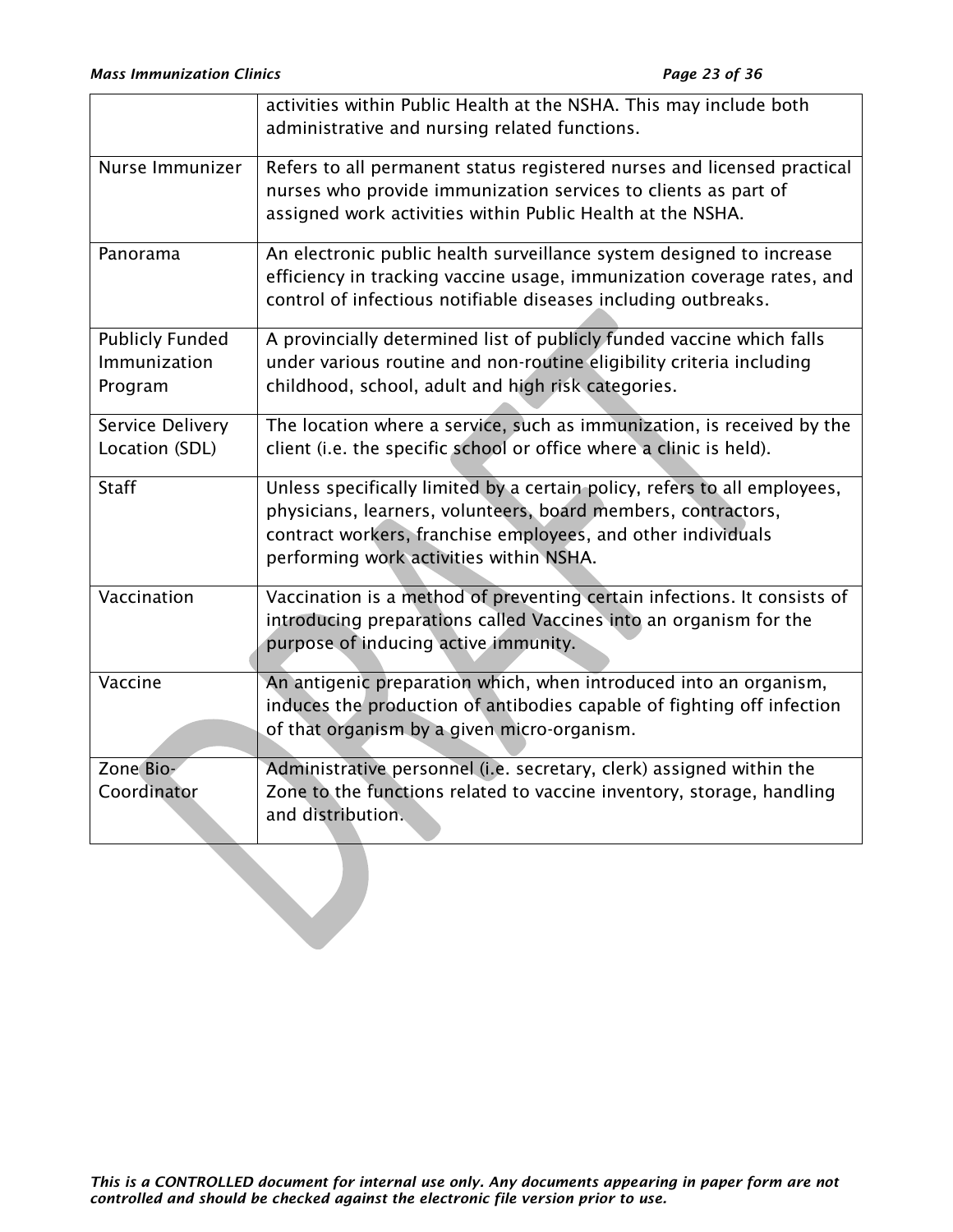#### <span id="page-23-0"></span>Appendix B-Nova Scotia Immunization Schedule for Children

# **Routine Childhood Immunization Schedule**

Childhood immunizations have changed in the past few years. This schedule reflects these changes and may be different from what you or your children may have received in the past.

The immunizations shown on this schedule are those that are given free of charge.

High-risk children may be eligible for additional vaccines. For more information, talk to your health care provider or call your local Public Health Services office.

|        |                                                                                                                                          |             |        |             | <b>SCHEDULE</b> |              |                  |
|--------|------------------------------------------------------------------------------------------------------------------------------------------|-------------|--------|-------------|-----------------|--------------|------------------|
|        |                                                                                                                                          | 2<br>months | months | 6<br>months | 12<br>months    | 18<br>months | $4 - 6$<br>years |
| CCINES | DTaP-IPV-Hib<br>Diphtheria, tetanus, acellular pertussis (whooping<br>cough), polio, and Haemophilus influenzae type<br><b>b</b> vaccine |             |        |             |                 |              |                  |
|        | <b>Pneumo Coni.</b><br>Pneumococcal conjugate vaccine                                                                                    |             |        |             |                 |              |                  |
|        | Men C Conj.<br>Meningococcal group C conjugate vaccine                                                                                   |             |        |             |                 |              |                  |
|        | MMRV*<br>Measles, mumps, rubella and varicella vaccine                                                                                   |             |        |             |                 |              |                  |
|        | <b>Tdap-IPV</b><br>Tetanus, diphtheria, acellular pertussis (whooping<br>cough), and polio vaccine                                       |             |        |             |                 |              |                  |

\*The second dose of MMRV can be given only once between 18 months and 6 years of age.

#### **Seasonal Flu Vaccines**

- · Seasonal flu vaccines are free for all Nova Scotians. They are recommended for all adults and children EXCEPT for babies under 6 months.
- · Seasonal flu vaccines are strongly recommended for anyone who lives with or takes care of a child under 5 years, and for anyone living in a home where a newborn is expected during influenza season (October to April). This includes both adults and older children.
- . Seasonal flu vaccines are also strongly recommended for children with a health condition that places them at high risk and for anyone who lives with or takes care of these children.
- Children under 9 years old getting their first flu vaccine need 2 doses.

For more information about seasonal flu vaccines, see: novascotia.ca/DHW/CDPC/flu.asp

Aussi disponible en français



**REV15-16**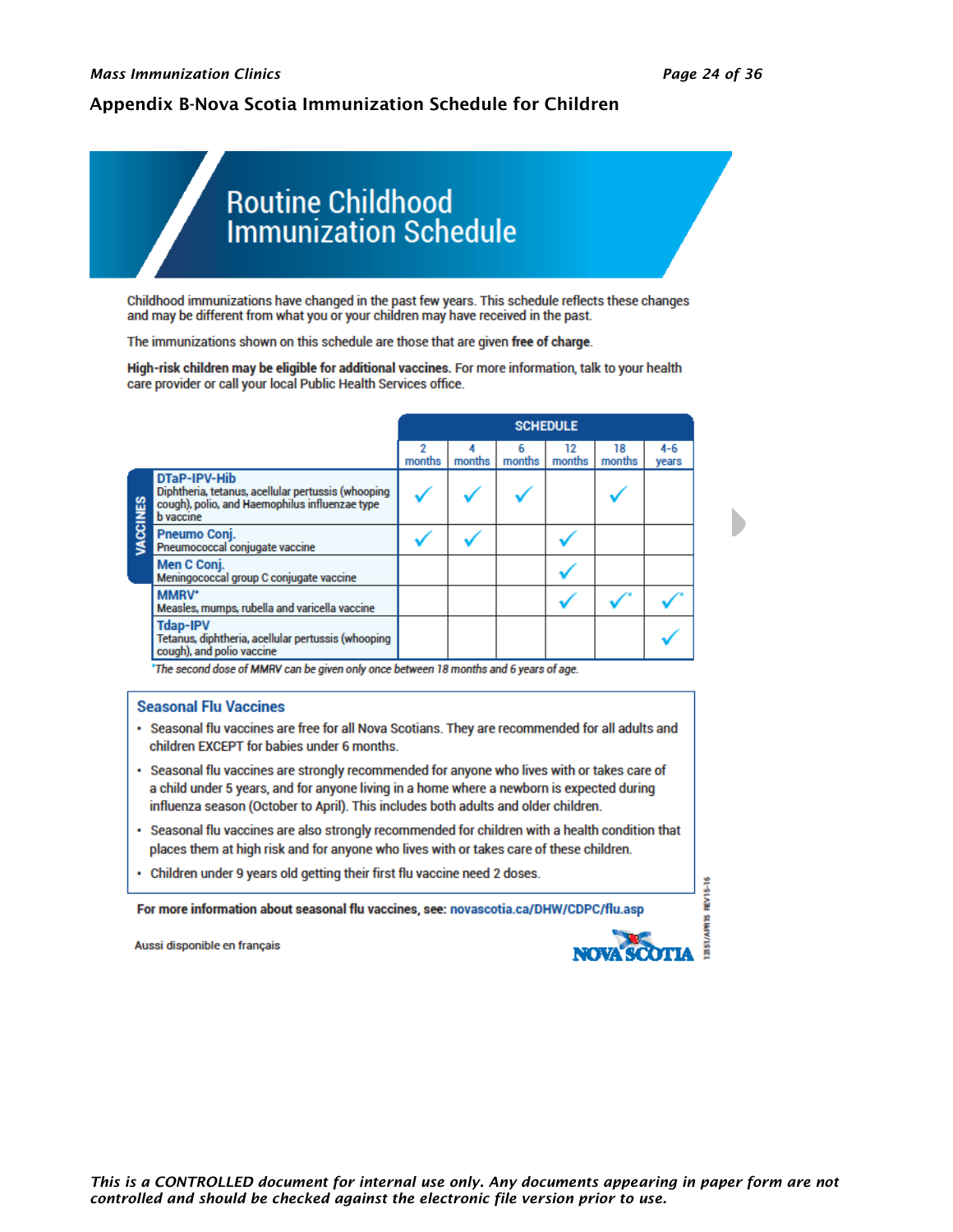#### <span id="page-24-0"></span>Appendix C-Nova Scotia Immunization Schedule for Adults

# Immunization Schedule for Adults

The immunizations shown here are given free of charge.

Adults at high risk may be eligible for additional vaccines. For more information, talk to your health care provider or call your local Public Health office.

|                 |                                                                                                                                           | <b>SCHEDULE</b>                |                     |
|-----------------|-------------------------------------------------------------------------------------------------------------------------------------------|--------------------------------|---------------------|
|                 |                                                                                                                                           | Adults to age 64               | Adults 65 and older |
|                 | Seasonal Flu <sup>1</sup><br>Influenza vaccine (every flu season)                                                                         |                                |                     |
| <b>VACCINES</b> | Tđ<br>Tetanus, diphiheria vaccine. (Every 10 years. 1 dose should<br>be given as Tdap <sup>2</sup> if not previously given in adulthood.) |                                |                     |
|                 | Pneumococcal polysaccharide<br>Prieumococcal polysaccharide vaccine (1 dose) <sup>3</sup>                                                 | (htgh rtsk only)               |                     |
|                 | <b>MMR</b><br>Measles, mumps and rubella vaccine (2 doses)                                                                                | (Adults born in 1970 or later) |                     |

1 For more information about flu vaccine, see novascotia.ca/flu

2 Tdap (tetanus and diphtheria toxoid combined with acellular pertussis vaccine)

- . All adults who have not received a dose of pertussis vaccine in adulthood should receive a single dose of Tdap for the prevention of pertussis (whooping cough), particularly if they are in regular contact with infants.
- 3 In most cases, pneumococcal polysaccharide vaccine should be given only once. More than one dose decreases the effectiveness of the vaccine. For some people, re-vaccination may be required. For more information on re-vaccination,
	- talk to your health care provider or
	- · visit www.phac-aspc.gc.ca/publicat/cig-gcl/p04-pneu-eng.php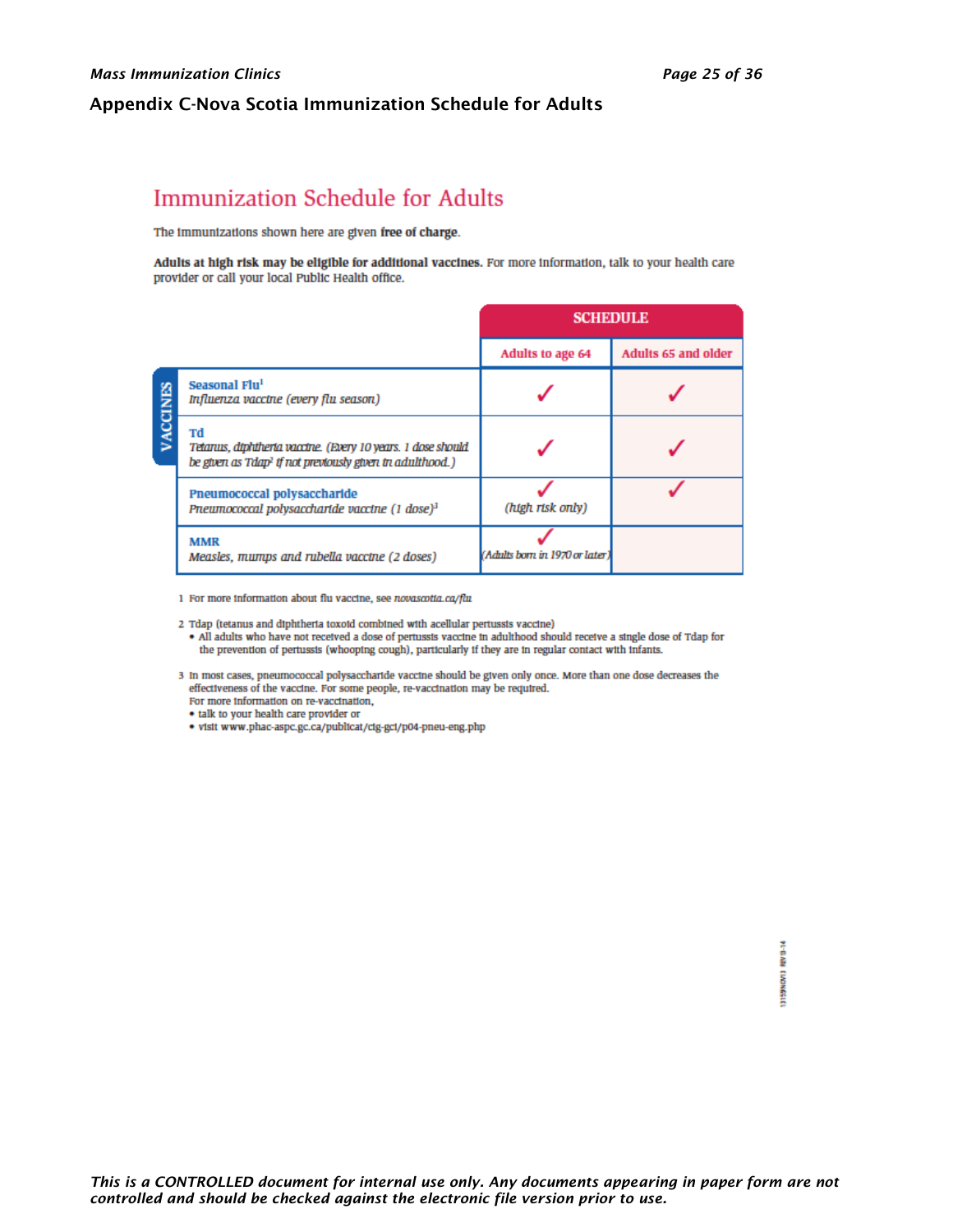#### <span id="page-25-0"></span>Appendix D-Nova Scotia School Immunization Schedule

# **School Immunization Schedule**

The immunizations shown on this schedule are those that are given free of charge.

Children at high risk may be eligible for additional vaccines. For more information, talk to your health care provider or talk to your local Public Health Office.

|          |                                                                                                              | <b>School Year</b> |
|----------|--------------------------------------------------------------------------------------------------------------|--------------------|
|          |                                                                                                              | Grade 7            |
| VACCINES | HPV (for both boys and girls)<br>Human papillomavirus vaccine (2 doses)                                      |                    |
|          | <b>Hepatitis B (HB)</b><br><b>Hepatitis B vaccine (2 doses)</b>                                              |                    |
|          | <b>Tdap</b><br>Tetanus, diphtheria, and acellular pertussis<br>(whooping cough) vaccine                      |                    |
|          | <b>Meningococcal Quadrivalent</b><br><b>Meningococcal Quadrivalent vaccine</b><br>(Groups A, C, Y and W 135) |                    |

13153/APR15 REV15-16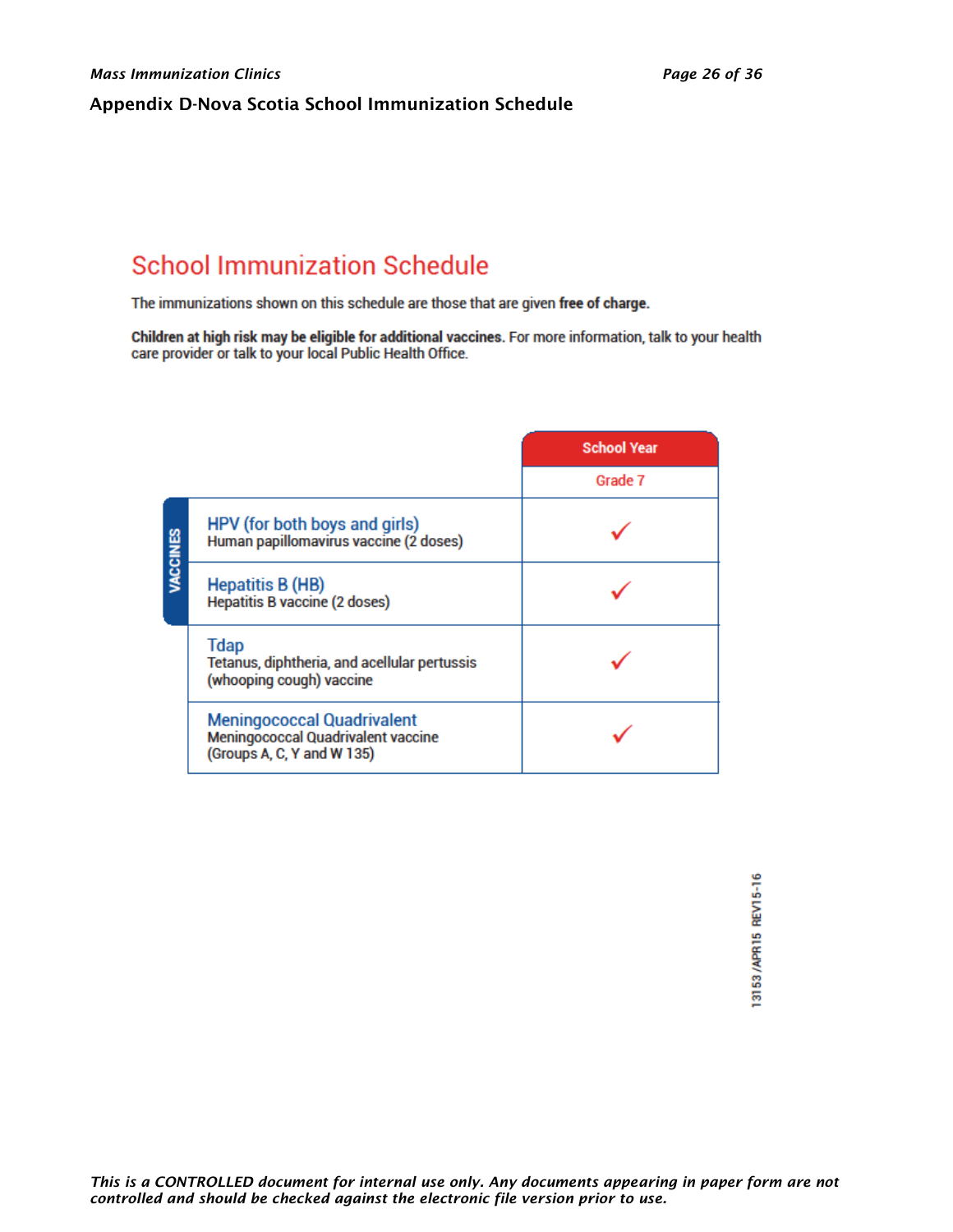b

#### <span id="page-26-0"></span>Appendix E-Sample Reciprocal Immunization Form

# Reciprocal **Notification Form**

**Public Health Services** 7 Mellor Avenue, Unit 5 Dartmouth, Nova Scotla **B3B OE8** 



www.gov.ns.ca/dhw

This form is to be completed by the person administering a vaccine. The blue copy is to be sent to the local Public Health Office. The yellow copy is to be sent to or retained by the health care provider.

Please print firmly with a ball-point pen-you are making 2 copies.

|                                                                                                                                                                                                                                                                                                                                                                                                                                                                                                                                                                                                                                                                                                                                                                                                                                                                                                                                                                                                     | <b>PATIENT INFORMATION</b>                |         |                    |                                                            |  |
|-----------------------------------------------------------------------------------------------------------------------------------------------------------------------------------------------------------------------------------------------------------------------------------------------------------------------------------------------------------------------------------------------------------------------------------------------------------------------------------------------------------------------------------------------------------------------------------------------------------------------------------------------------------------------------------------------------------------------------------------------------------------------------------------------------------------------------------------------------------------------------------------------------------------------------------------------------------------------------------------------------|-------------------------------------------|---------|--------------------|------------------------------------------------------------|--|
| Surrame                                                                                                                                                                                                                                                                                                                                                                                                                                                                                                                                                                                                                                                                                                                                                                                                                                                                                                                                                                                             | <b>Given Names</b><br><b>Phone Number</b> |         |                    |                                                            |  |
| <b>Address</b>                                                                                                                                                                                                                                                                                                                                                                                                                                                                                                                                                                                                                                                                                                                                                                                                                                                                                                                                                                                      |                                           |         |                    |                                                            |  |
| <b>Address</b><br><b>Postal Code</b><br>If Attending School, Name of School<br>M F<br><b>Health Card Number</b><br>v<br>M<br>D<br>Date of Rich<br>Sex<br>Health Care Provider's Name (Please Rint)<br><b>Health Care Provider's Phone Number</b><br>ANTIGEN ADMINISTERED. CHECK (.) BOXES WHERE APPROPRIATE<br>DTaP-IPV-HIb<br><b>Hepatitis B</b><br><b>Varicella</b><br>Influenza<br>$-1st$<br>$\Box$ 1st<br>$\Box$ 1st<br>$\Box$ 1st<br>Conjugate<br>□ 1st<br>$\square$ 2nd<br>$\square$ 2nd<br>$\square$ 2nd<br>$\square$ 2nd<br>$\square$ 2nd<br>$\Box$ 3rd<br>$\Box$ 3rd<br>□ Pneumococcal<br>$\square$ Hib<br>$\square$ 3rd<br>$\Box$ 4th<br>Polysaccharide<br><b>Hepatitis A</b><br>$\square$ Tdap<br>Meningococcal<br>$\overline{\Box}$ 1st<br>$\square$ Td<br>Other<br>Ô 1st<br>group <sup>2</sup><br>$\square$ 2nd<br><b>MMRV</b><br>$\Box$ 1st<br>$\square 2nd$<br>□ Tdap-IPV<br><b>MMR</b><br>$\Box$ 1st<br>$\square$ 2nd<br>$\square$ 3rd<br>$\Box$ 1st<br>$\square 2nd$<br>$\Box$ 3rd |                                           |         |                    | <b>Pneumococcal</b><br><b>Hepatitis A &amp; B</b><br>Other |  |
| Shop                                                                                                                                                                                                                                                                                                                                                                                                                                                                                                                                                                                                                                                                                                                                                                                                                                                                                                                                                                                                | $\square$ 2nd<br>Str                      | Shr     | $\Box$ 4th<br>Star | $\Box$ 1st<br>$\Box 2nd$<br>$\square$ 3rd<br>Shop          |  |
| Dosagar                                                                                                                                                                                                                                                                                                                                                                                                                                                                                                                                                                                                                                                                                                                                                                                                                                                                                                                                                                                             | Dosage                                    | Dosaga: | Dosage:            | Dosagar                                                    |  |
| Router                                                                                                                                                                                                                                                                                                                                                                                                                                                                                                                                                                                                                                                                                                                                                                                                                                                                                                                                                                                              | Route:                                    | Route   | <b>Route:</b>      | Route                                                      |  |
| Lot #:                                                                                                                                                                                                                                                                                                                                                                                                                                                                                                                                                                                                                                                                                                                                                                                                                                                                                                                                                                                              | Lot #                                     | Lot #:  | Lot #              | Lot #:                                                     |  |

Date Given (YY/MM/DD)

Signature of Person Giving Vaccine

Office / Location where Immunization was Given

130s8/JUN12 REV12-13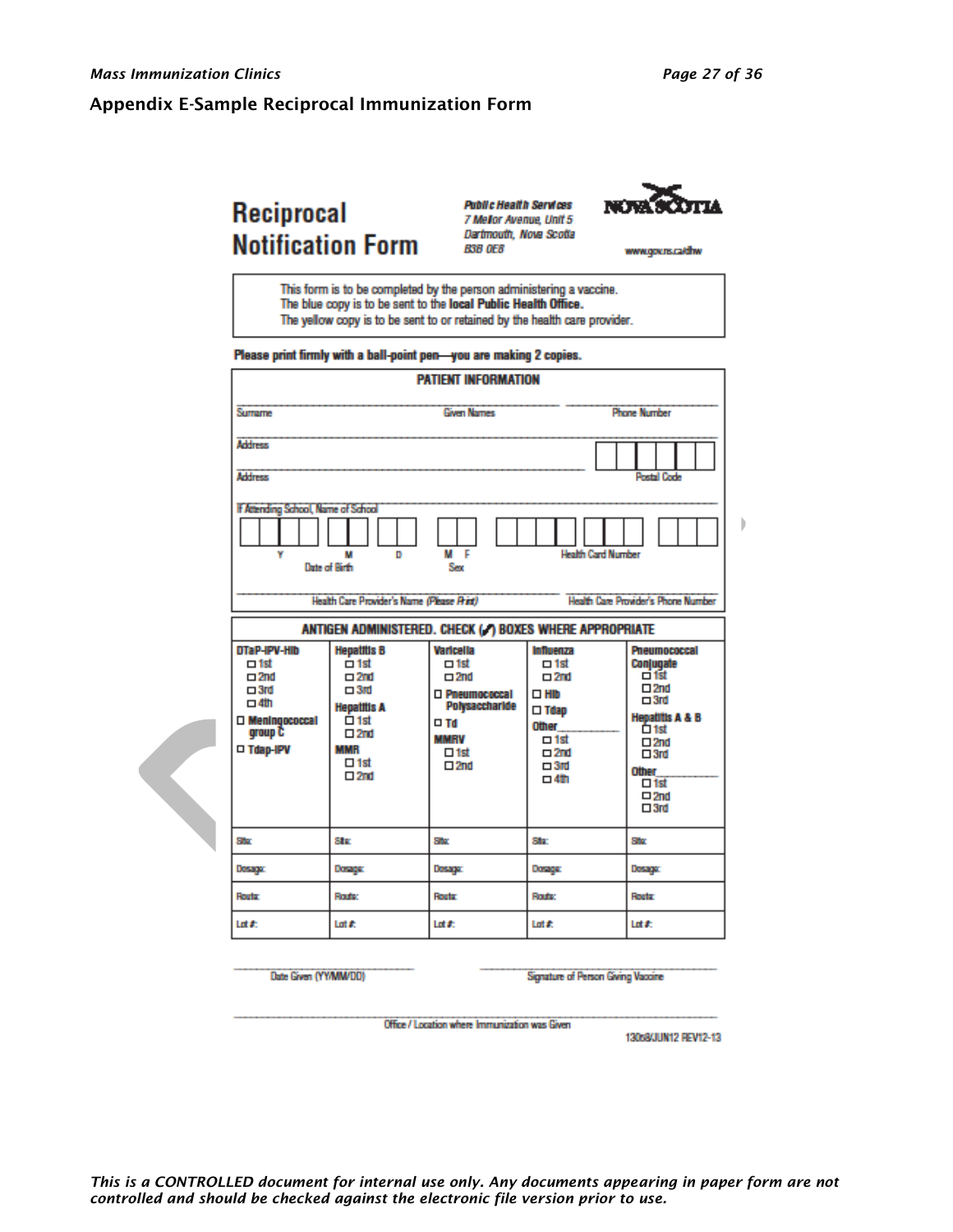# <span id="page-27-0"></span>Appendix F-Vaccine Order Request Form: Special Order

| I<br><b>Place Vaccine Order</b> |  |
|---------------------------------|--|
| L<br><b>Phone:</b>              |  |
| I<br>Fax:                       |  |
| L<br>Email:                     |  |
|                                 |  |

# **Vaccine Order Request: High Risk or Special Order**

| <b>Immunization Provider Information</b>                |                 |                         |                                   |              |
|---------------------------------------------------------|-----------------|-------------------------|-----------------------------------|--------------|
| <b>Provider Name</b>                                    |                 | <b>Email</b>            |                                   |              |
| <b>Professional Designation</b>                         |                 |                         | <b>Public Health Practitioner</b> |              |
| $\Box$ Physician $\Box$ Nurse Practitioner $\Box$ Nurse | Pharmacist<br>□ |                         | Yes $\Box$                        | No $\square$ |
| <b>Practice Address</b>                                 |                 |                         |                                   |              |
|                                                         |                 |                         |                                   |              |
| <b>Contact Person</b>                                   |                 |                         |                                   |              |
| <b>Phone:</b>                                           | Fax:            |                         | Email:                            |              |
| <b>Order Date</b>                                       |                 | <b>Mode of Delivery</b> |                                   | Pick up      |
|                                                         |                 | Allow 2-3 days          |                                   | Courier      |

| <b>Patient Details</b>                  |                   |                        |     |            |
|-----------------------------------------|-------------------|------------------------|-----|------------|
| <b>Patient 's Last Name</b>             | <b>First Name</b> |                        | HCN | <b>DOB</b> |
|                                         |                   |                        |     |            |
| <b>Reason for Vaccine Request</b>       |                   | <b>Specify details</b> |     |            |
| $\Box$ Close contact or exposure to VPD |                   |                        |     |            |
| □High Risk Condition                    |                   |                        |     |            |
| $J$ Other                               |                   |                        |     |            |

| <b>Immunizing Agent/ Product requested</b> | # doses | <b>Adult</b> Pediatric |
|--------------------------------------------|---------|------------------------|
|                                            |         |                        |
|                                            |         |                        |
|                                            |         |                        |
|                                            |         |                        |

| Approved by: | Date |
|--------------|------|
|              |      |

5/24/2013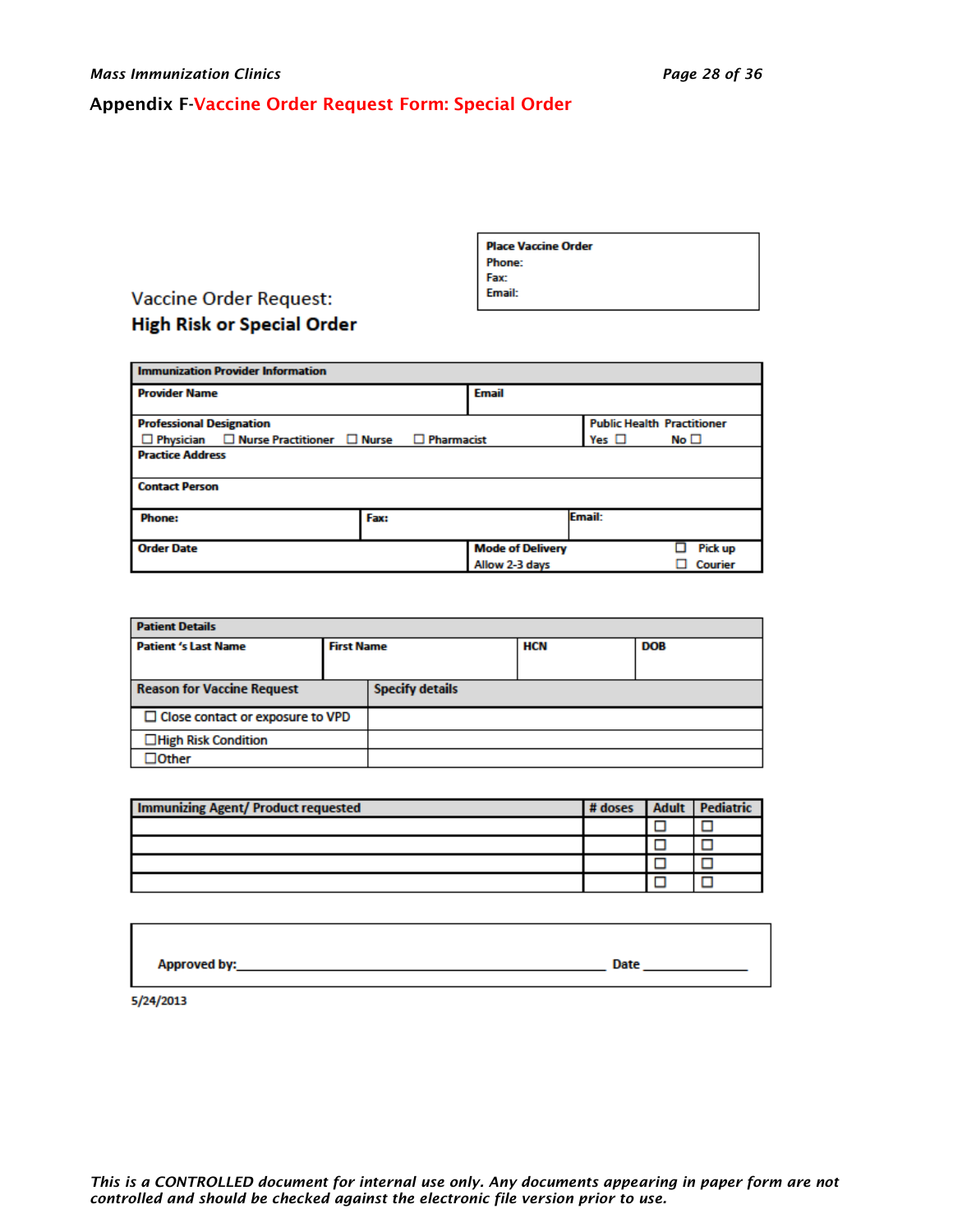# <span id="page-28-0"></span>Appendix G-Vaccine Usage Form

*\*To be added here*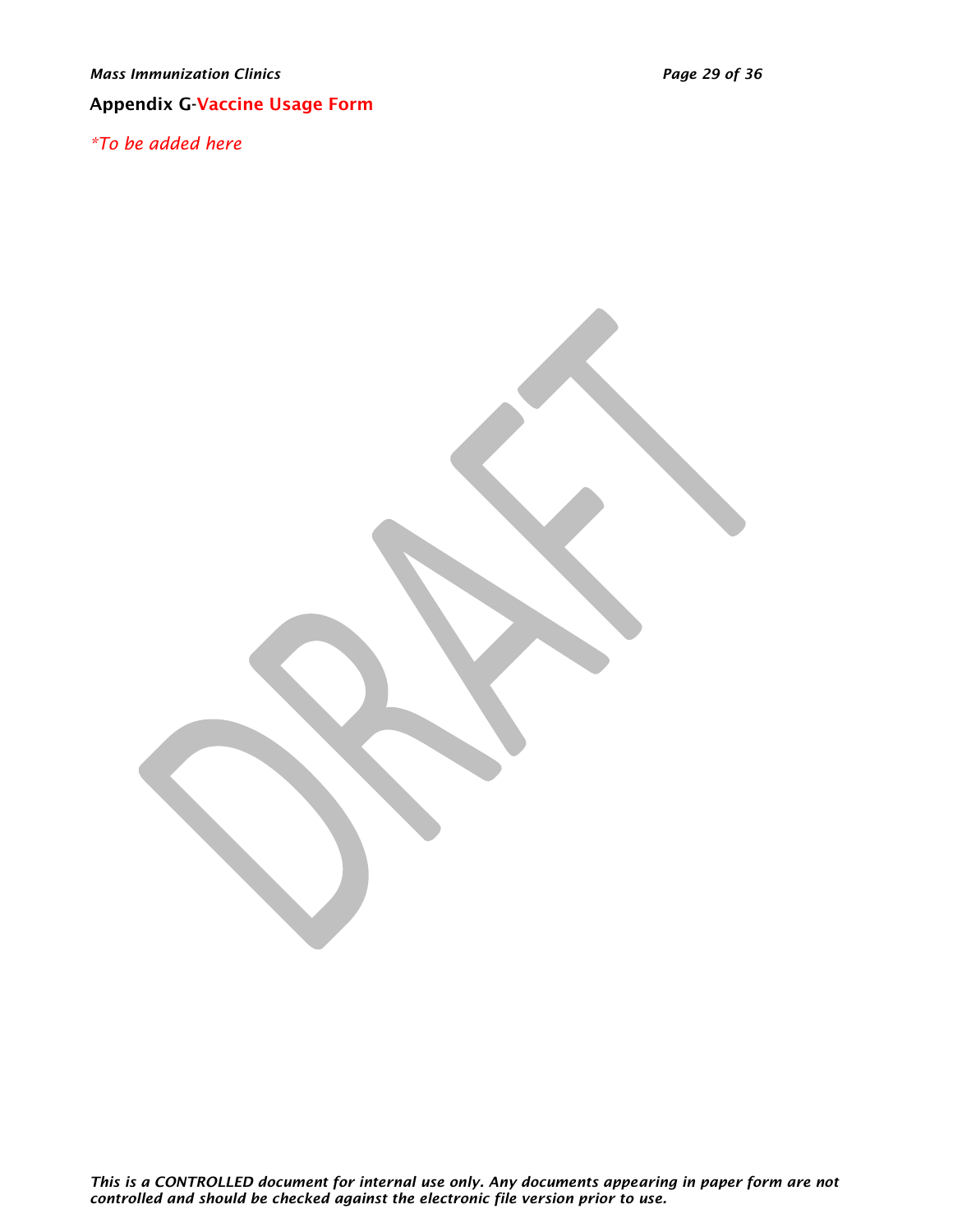#### <span id="page-29-0"></span>Appendix H-SIMS Reporting Faints: A Step-By-Step Guide

# SIMS

(Safety Improvement & Management System)

# Reporting Faints – A Step-By-Step How-To Guide

❖ Click on SIMS icon on desktop



❖ Sign in with Username/Password

|                                        |   | Please select your domain<br>÷ |
|----------------------------------------|---|--------------------------------|
|                                        |   | Login<br>Username:             |
|                                        |   | Password:                      |
|                                        |   | Login<br><b>Anonymous</b>      |
| rl solutions <sup>- software for</sup> | ╺ |                                |

❖ Click on Slip/Fall icon

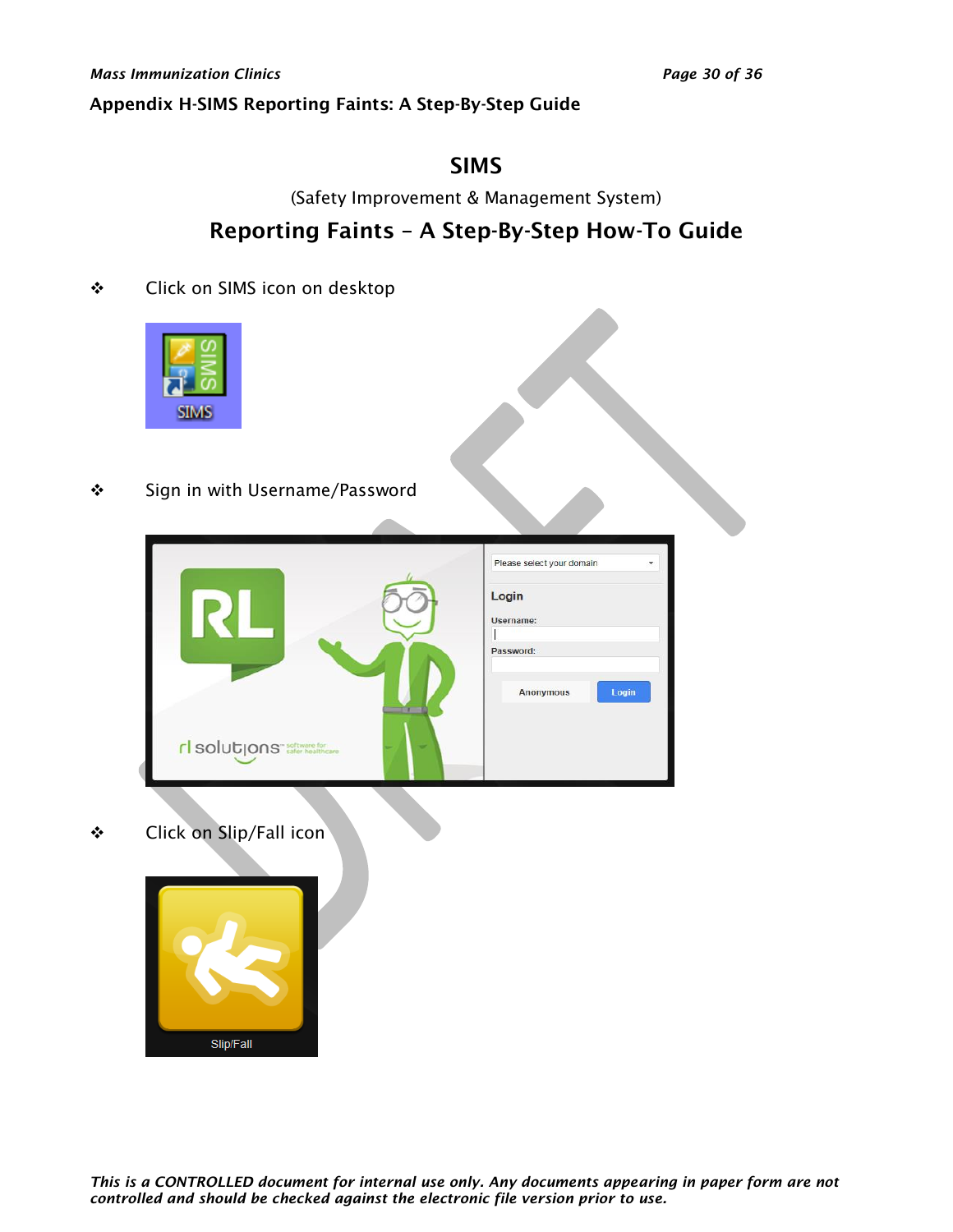#### *Mass Immunization Clinics Page 31 of 36*

#### Slip/Fall

#### General Information about Slip/Fall Event

- 1. Specific event type choose other
- 2. Other specific event type enter faint
- 3. Type of person affected choose community based client
- 4. Severity level (reported) choose no harm incident
- 5. Harm/injury occurred choose no
- 6. Equipment involved/malfunctioned choose no
- 7. Give brief factual description (what occurred and nursing action)

| <b>Slip/Fall</b>                              |                                                                                                                       |  |  |  |
|-----------------------------------------------|-----------------------------------------------------------------------------------------------------------------------|--|--|--|
|                                               | Confidential Quality Improvement Information pursuant to the<br><b>Quality Improvement Information Protection Act</b> |  |  |  |
| General information about the slip/fall event |                                                                                                                       |  |  |  |
| Specific Event Type                           | ★ Other (please specify)                                                                                              |  |  |  |
| Other Specific Event Type                     | ∗                                                                                                                     |  |  |  |
| Type of Person Affected                       | $\overline{\phantom{a}}$<br>*                                                                                         |  |  |  |
| Severity Level (Reported)                     | ×                                                                                                                     |  |  |  |
| Harm/Injury occurred?                         | $\overline{\phantom{a}}$                                                                                              |  |  |  |
| Equipment Involved/Malfunctioned?             |                                                                                                                       |  |  |  |
| <b>Brief Factual Description</b>              | *                                                                                                                     |  |  |  |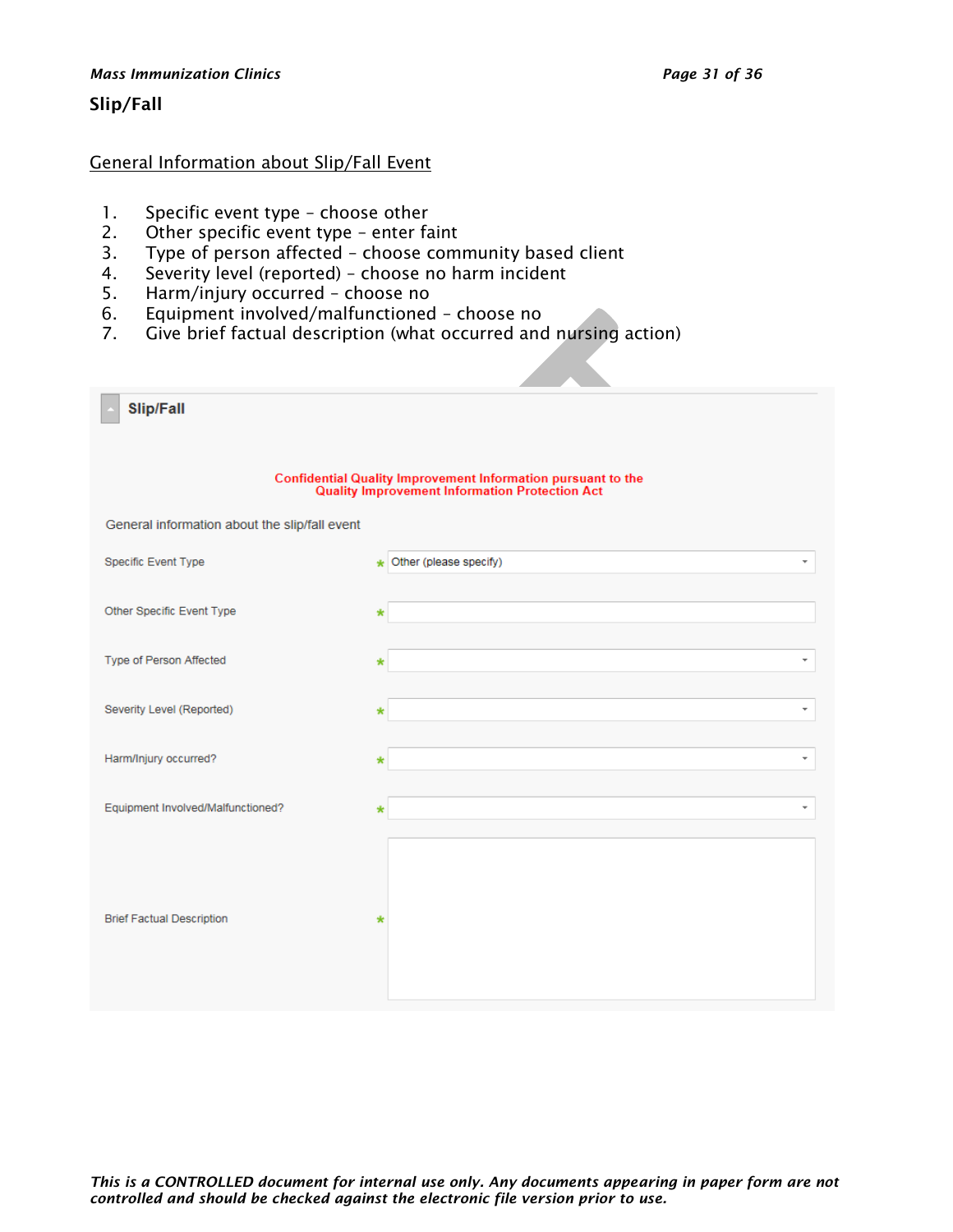#### *Mass Immunization Clinics Page 32 of 36*

#### Slip/Fall Event Details

- 1. Fall witnessed choose appropriate answer
- 2. Mobility status at time of fall leave blank
- 3. Attempted action prior to fall leave blank
- 4. Was lift equipment used leave blank
- 5. Fall risk assessment done on admission leave blank
- 6. Time of last fall risk assessment leave blank
- 7. Last fall risk assessment score leave blank
- 8. Fall risk assessment score post fall leave blank
- 9. Restraints in place leave blank
- 10. History of falls in last month leave blank
- 11. Medication contributed to fall choose yes
- 12. Fall safety precautions in place at time of fall leave blank

| <b>Slip/Fall Event Details</b><br>Details of the slip/fall event<br>Fall witnessed?<br>÷<br>Mobility status at time of fall<br>÷<br>Attempted action prior to fall<br>$\overline{\phantom{a}}$<br>Was lift equipment used?<br>Fall risk assessment done on admission?<br>÷<br>Time of last fall risk assessment<br>÷<br>Last fall risk assessment score<br>÷<br>Fall risk assessment score post fall<br>Restraints in place?<br>÷<br>History of falls in the last month?<br>÷<br>Medication contributed to fall?<br>$\star$ Yes<br>۰<br>Fall safety precautions in place at time of fall? |  |  |
|-------------------------------------------------------------------------------------------------------------------------------------------------------------------------------------------------------------------------------------------------------------------------------------------------------------------------------------------------------------------------------------------------------------------------------------------------------------------------------------------------------------------------------------------------------------------------------------------|--|--|
|                                                                                                                                                                                                                                                                                                                                                                                                                                                                                                                                                                                           |  |  |
|                                                                                                                                                                                                                                                                                                                                                                                                                                                                                                                                                                                           |  |  |
|                                                                                                                                                                                                                                                                                                                                                                                                                                                                                                                                                                                           |  |  |
|                                                                                                                                                                                                                                                                                                                                                                                                                                                                                                                                                                                           |  |  |
|                                                                                                                                                                                                                                                                                                                                                                                                                                                                                                                                                                                           |  |  |
|                                                                                                                                                                                                                                                                                                                                                                                                                                                                                                                                                                                           |  |  |
|                                                                                                                                                                                                                                                                                                                                                                                                                                                                                                                                                                                           |  |  |
|                                                                                                                                                                                                                                                                                                                                                                                                                                                                                                                                                                                           |  |  |
|                                                                                                                                                                                                                                                                                                                                                                                                                                                                                                                                                                                           |  |  |
|                                                                                                                                                                                                                                                                                                                                                                                                                                                                                                                                                                                           |  |  |
|                                                                                                                                                                                                                                                                                                                                                                                                                                                                                                                                                                                           |  |  |
|                                                                                                                                                                                                                                                                                                                                                                                                                                                                                                                                                                                           |  |  |
|                                                                                                                                                                                                                                                                                                                                                                                                                                                                                                                                                                                           |  |  |
|                                                                                                                                                                                                                                                                                                                                                                                                                                                                                                                                                                                           |  |  |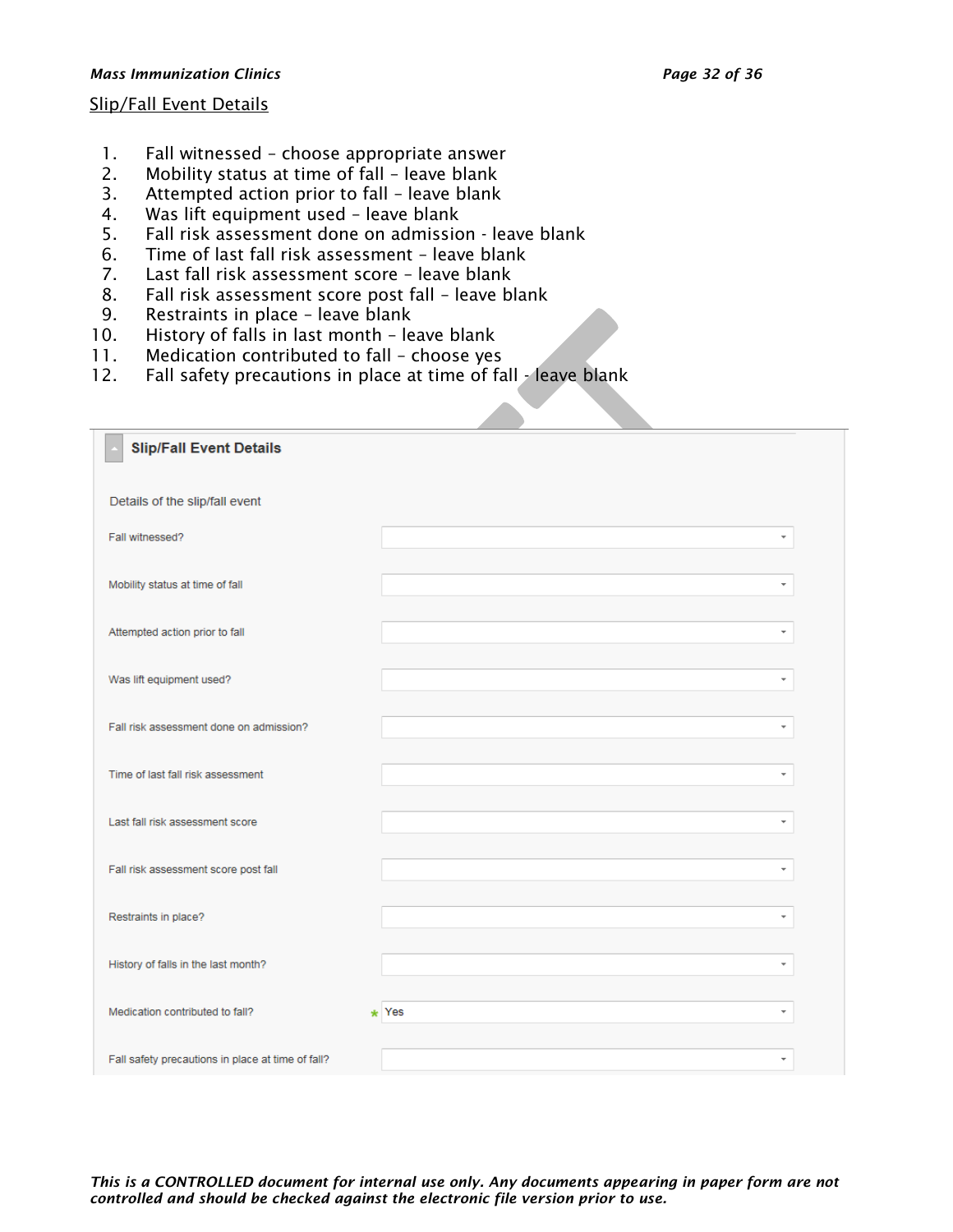#### *Mass Immunization Clinics Page 33 of 36*

#### Medication Involved

• Click add to enter medication details

| <b>Medication Involved</b>            |                                       |  |
|---------------------------------------|---------------------------------------|--|
| Click Add to enter medication details |                                       |  |
| Medication(s) Involved                |                                       |  |
| <b>Drug Generic Name Ordered</b>      | <b>Drug Generic Name Administered</b> |  |
| <b>Not Specified</b>                  |                                       |  |
| <b>Add</b> Modify Delete              |                                       |  |
|                                       |                                       |  |

#### When or Where Event Occurred

- Event date (dd/mm/yyyy)
- Time (use 24 hour clock)
- Authority/Zone/Branch choose correct Zone
- Site choose Public Health
- Medical service or department choose Public Health
- Floor/Clinic/Unit choose PH Protecting Health team

| <b>When and Where Event Occurred</b>     |                                     |  |
|------------------------------------------|-------------------------------------|--|
|                                          |                                     |  |
|                                          |                                     |  |
| <b>Event Date</b>                        | $\star$                             |  |
| dd/mm/yyyy                               |                                     |  |
| Time (00:00)                             | $\star$ $-$                         |  |
| (Please use 24 hour time)                |                                     |  |
|                                          |                                     |  |
| Authority/Zone/Branch                    | $\overline{\phantom{a}}$<br>$\ast$  |  |
| Site                                     | $\tau$<br>$\star$                   |  |
|                                          |                                     |  |
| Medical Service or Department            | $\overline{\phantom{a}}$<br>$\star$ |  |
|                                          |                                     |  |
| Floor/Clinic/Unit                        | $\overline{\phantom{a}}$<br>$\ast$  |  |
| Click TRASH BIN to clear location values |                                     |  |
|                                          |                                     |  |
|                                          |                                     |  |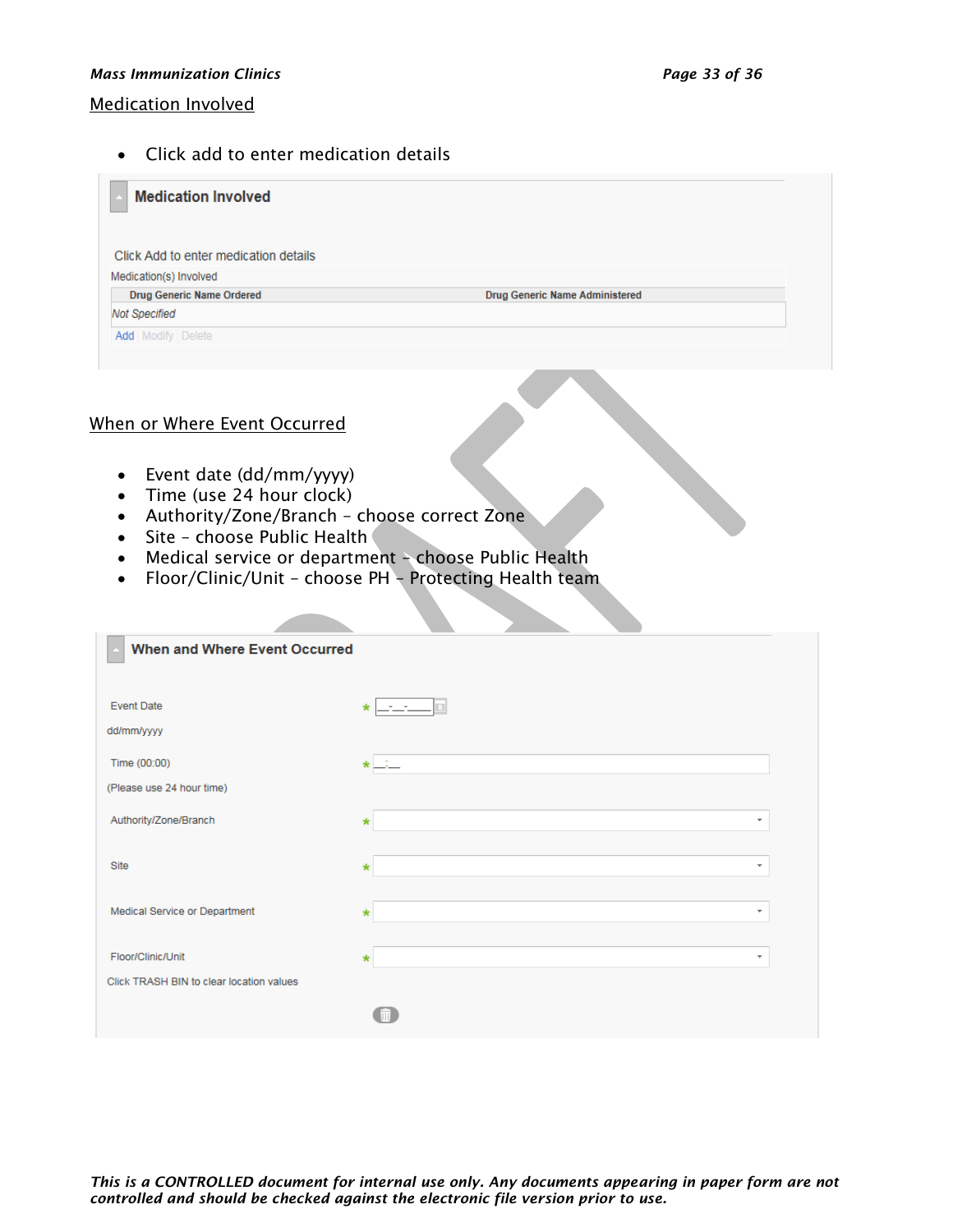#### *Mass Immunization Clinics Page 34 of 36*

#### Person Affected Details (Details of the person affected by the event)

- Medical record number leave blank
- Health card number (MSI) enter HCN if provided
- Alternate number (OOP/Mil/etc.) leave blank
- Person affected first name \*mandatory field\*
- Person affected last name \*mandatory field\*
- Person affected date of birth dd/mm/yyyy
- Person affected age will automatically populate field

| <b>Person Affected Details</b>              |                          |
|---------------------------------------------|--------------------------|
|                                             |                          |
| Details of the person affected by the event |                          |
| <b>Medical Record Number</b>                | $\bullet$                |
|                                             |                          |
| Health Card Number (MSI)                    | $\mathbf{\Omega}$        |
|                                             |                          |
| Alternate Number(OOP/Mil/etc.)              | $\boldsymbol{\Omega}$    |
|                                             |                          |
| Person Affected First Name                  | $\star$                  |
|                                             |                          |
| Person Affected Last Name                   | $\star$                  |
|                                             |                          |
| Person Affected Date of Birth               |                          |
|                                             |                          |
| dd/mm/yyyy                                  |                          |
| Person Affected Age                         |                          |
| <b>Contract</b>                             | $\overline{\phantom{a}}$ |

# Disclosure Details

- Was the event initially disclosed to patient/client choose yes
- Was the event disclosed to the decision maker/family choose yes

| Disclosure Details                                    |                          |  |
|-------------------------------------------------------|--------------------------|--|
| Was the event initially disclosed to patient/client?  | ٠                        |  |
| Was the event disclosed to the decision maker/family? | $\overline{\phantom{a}}$ |  |
|                                                       |                          |  |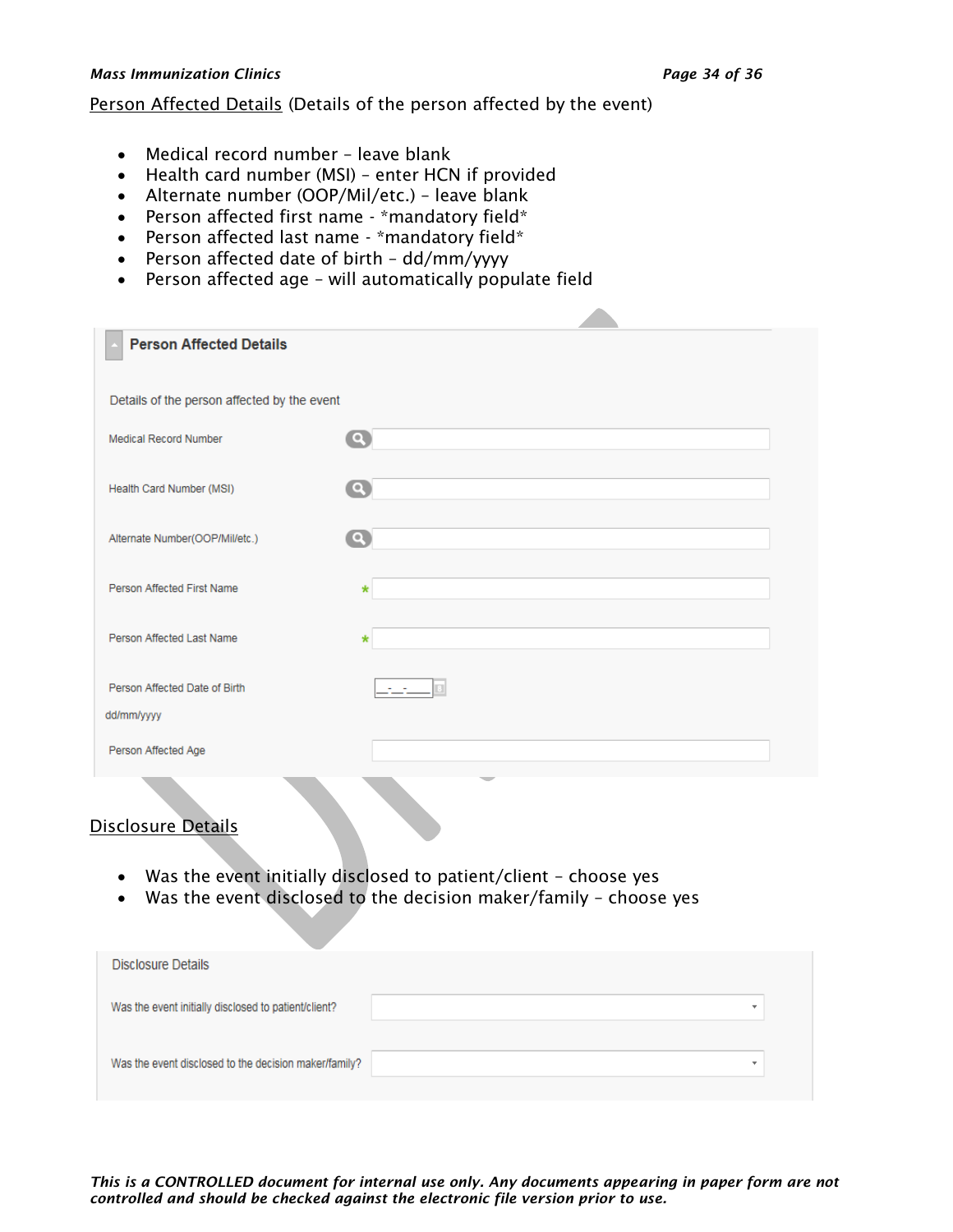#### Parties' Involved/Notified/Witnesses

- Click add
- Add any staff involved/witnesses/family that was notified by filling in drop-down attachments

| Click Add to enter parties involved / notified / witnesses in the event |             |  |
|-------------------------------------------------------------------------|-------------|--|
|                                                                         |             |  |
| Party Involved / Notified / Witnesses                                   |             |  |
| Role                                                                    | <b>Name</b> |  |
| <b>Not Specified</b>                                                    |             |  |

#### **Attachments**

• Do not add any health record or human resource documentation

| <b>Attachments</b>     |                                                                   |                    |  |
|------------------------|-------------------------------------------------------------------|--------------------|--|
|                        | Do NOT attach ANY health record or human resources documentation. |                    |  |
| <b>Attachments</b>     |                                                                   |                    |  |
| <b>FileName</b>        | Category                                                          | <b>Description</b> |  |
| <b>Not Specified</b>   |                                                                   |                    |  |
| Open Add Modify Remove |                                                                   |                    |  |
|                        | Submit (located on the bottom right of screen)                    |                    |  |
|                        |                                                                   |                    |  |
| <b>Delete</b>          | <b>Submit &amp; Copy</b><br><b>Submit</b>                         |                    |  |